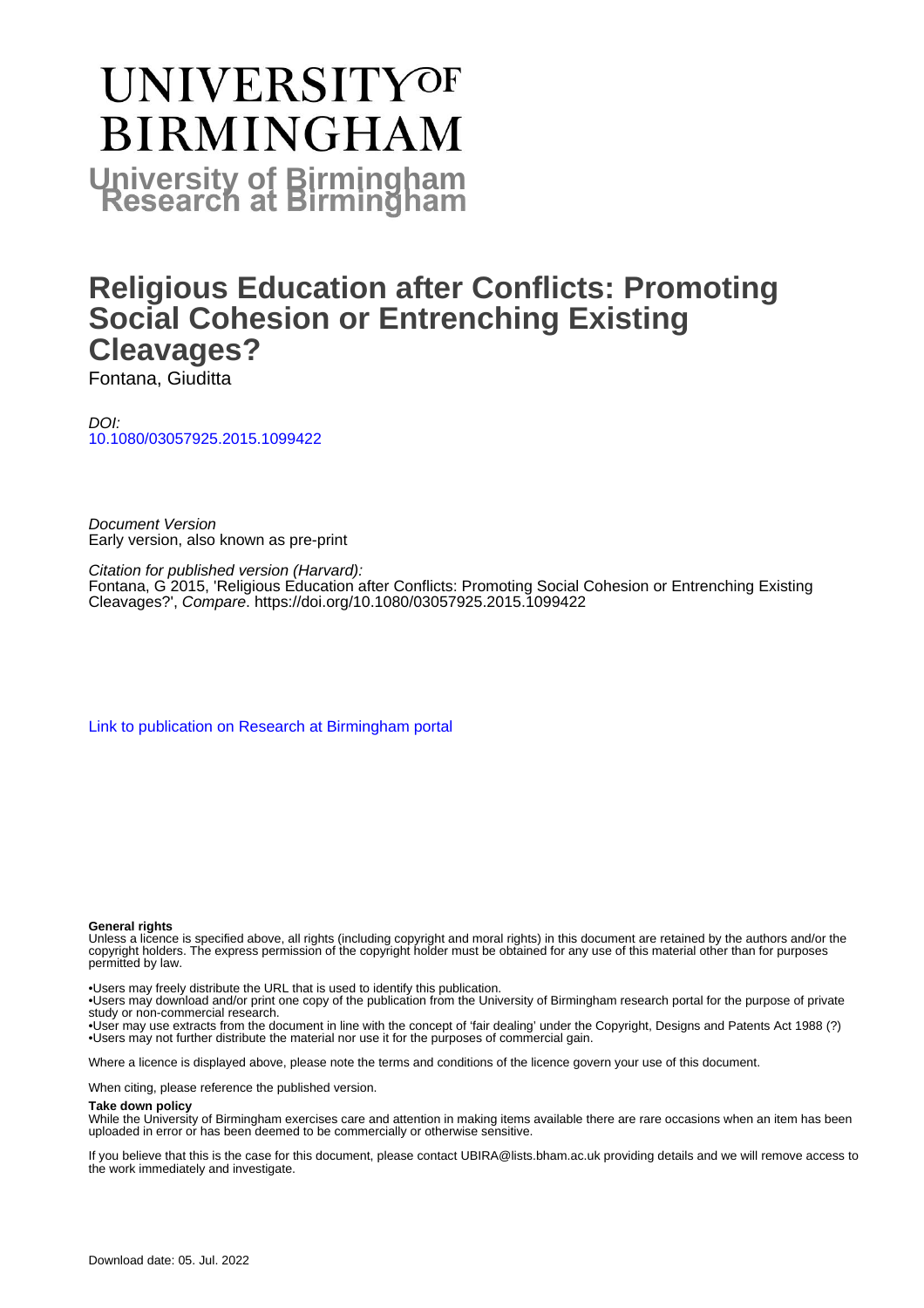# **Religious Education after Conflicts: Promoting Social Cohesion or Entrenching Existing Cleavages?**

Dr Giuditta Fontana, Centre for the Study of Divided Societies, King's College London

*This article considers initiatives to reform religious education after violent identity-based conflicts in Lebanon, Northern Ireland and Macedonia. The Taif Agreement, Belfast Agreement and Ohrid Agreement mapped extensive education reforms and established consociational power-sharing in the three jurisdictions, altering state identity and inter-communal hierarchies. The existing literature generates two hypotheses on the political function of religious education after violent conflicts: (a) religious education tends to entrench existing ethnic, national and political cleavages; or (b) religious education helps further mutual knowledge, integration and social cohesion after violent conflicts. This comparative research employs original interviews and documents to evaluate initiatives to reform religious education (as a curricular subject) in post-conflict Lebanon, Northern Ireland and Macedonia. It suggests that the first hypothesis reflects more accurately the political function of education: religious education helps entrench existing cleavages in these deeply divided societies, but this does not necessarily hamper short-term peace and political stability.*

### **1 Introduction and Literature**

Collective narratives of identity have an important function during violent conflicts and are equally crucial to the success of peace processes. Religion is part and parcel of such narratives: whilst theories of modernization assumed that it would wither away, religion remains a central component of communal identity (Ivekovic, 2002: 523). This is the case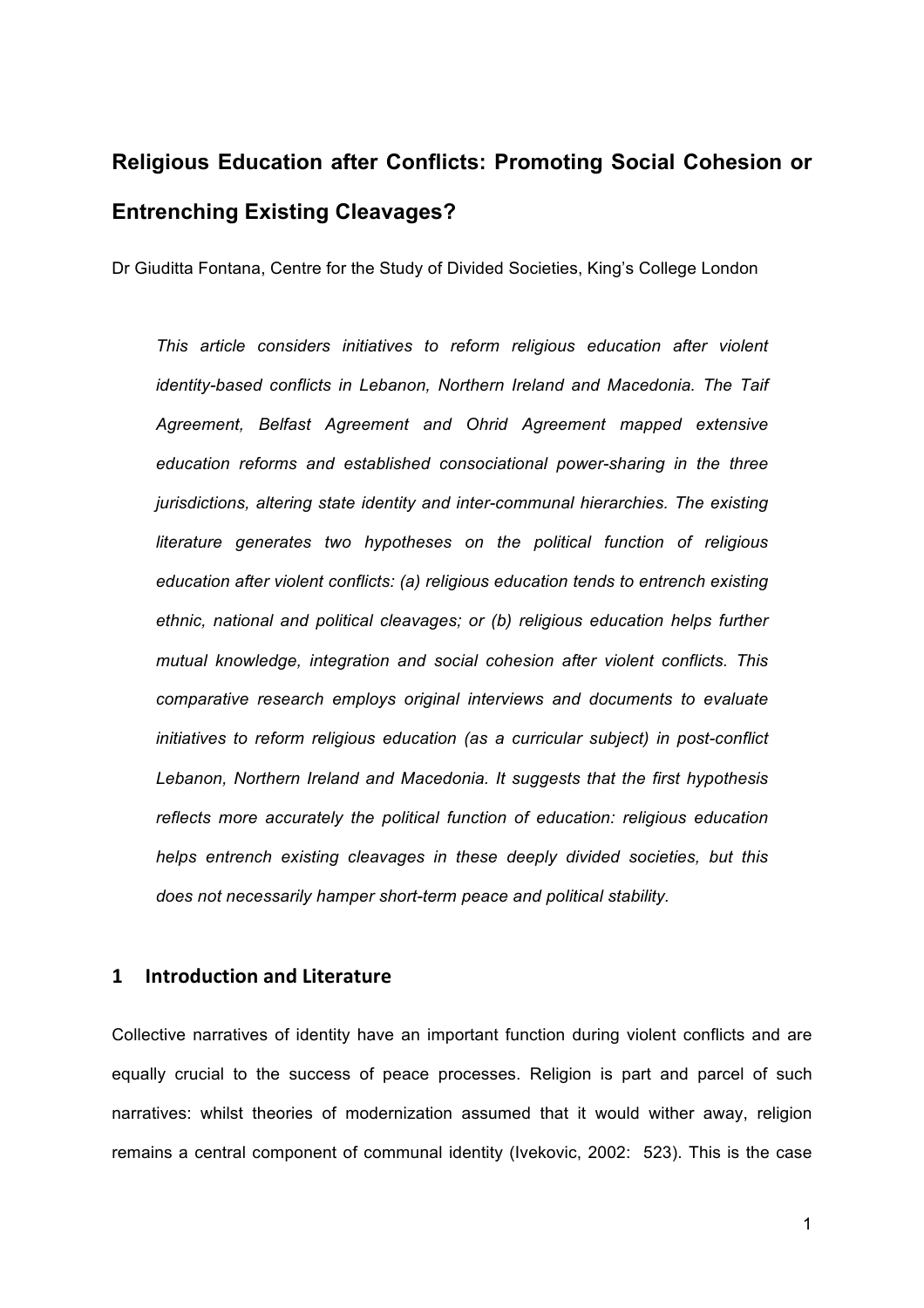especially where religious cleavages coincide with other politically salient markers of identity such as nationality or ethnicity, as in Lebanon, Northern Ireland and the Former Yugoslav Republic of Macedonia (Macedonia). As a fundamentally exclusive marker of belonging, religious allegiance remains a highly effective instrument for group definition and differentiation (Murgescu, 2002: 296). Confessional cleavages may be even more effective in cementing group cohesion because 'if the religion has an unquestionable missionary zeal, the confessional community turns inward, bound up in its past, proud of its identity and apprehensive about its future' (Salamé, 1986: 3). Thus, religion and confession can legitimise nation- and state-building projects and inform the collective memory of ethnic and national communities. But how is religion taught to children in societies emerging from violent identity-based conflicts? Does religious education typically foster integration and social cohesion? Does it cement the previously warring mutually exclusive communities?

This article considers initiatives to reform the curriculum of religious education (RE) in Lebanon, Northern Ireland and Macedonia after their current peace agreements (the 1989 Taif Agreement, the 1998 Belfast Agreement and the 2001 Ohrid Agreement, respectively). It is widely accepted that official institutions, such as schools, produce and reproduce collective narratives of identity through their contents (curricula) and structures. However, it is not clear how schools adapt to new political realities after peace agreements, particularly in traditionally plural societies, where several ethnic, religious, national linguistic or cultural groups live separately but close to each other (Skeie, 2002: 53). The three peace agreements singled out education as a mechanism for the promotion of mutual understanding, social cohesion and reconciliation through common curricula and mixed schools. However, they also established (or re-established) consociational power-sharing in Lebanon, Northern Ireland and Macedonia. Consociations allow all relevant ethnic, religious and national groups to participate in political and non-political institutions through executive power-sharing, autonomy, proportional representation and veto rights (Lijphart, 1977). They alter the identity of the state, its relationship to local communities, inter-communal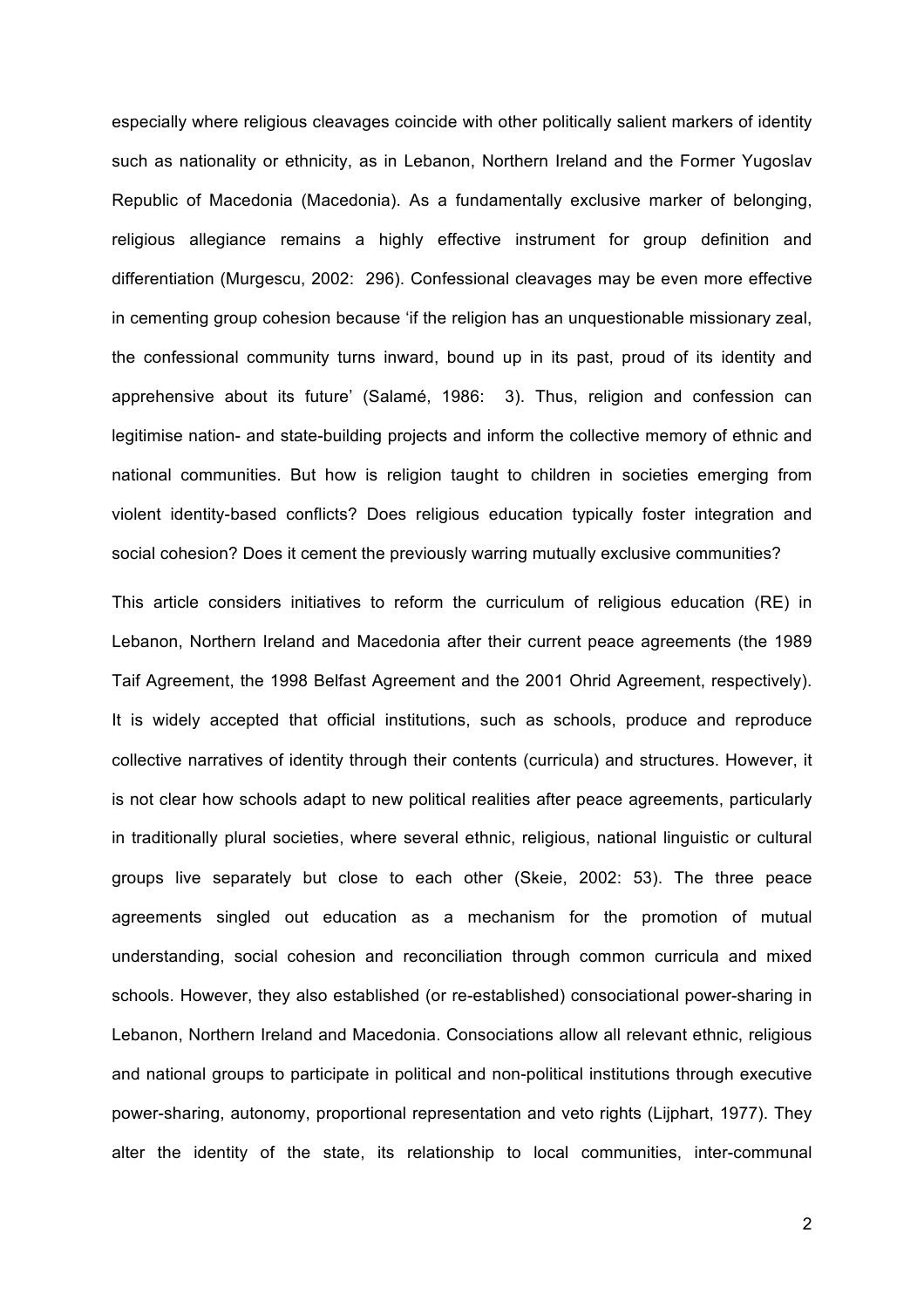hierarchies and patterns of interaction. According to Lijphart, consociational power-sharing, rather than eroding inter-group boundaries, 'make[s] societies more thoroughly plural' in the short term (Lijphart, 1977: 42). This questions whether schools can emerge as instruments for mutual understanding and integration in post-conflict consociations (as stipulated by the peace agreements) or whether their contribution to peace and political stability is more complex.

Comparative analysis of RE can shed valuable light on this question. This is because, as Skeie puts it, RE is highly 'identity-sensitive' (Nelson, 2007: 6). This article focuses primarily on the arrangements for the teaching of RE as a curricular subject, but it will also incidentally consider the implications of the RE curriculum on the structure of the education system (particularly in regard to the separation or mixing of children belonging to different faith backgrounds). There is general agreement that a RE curriculum should provide some knowledge and understanding of religion (Skeie, 2002, 56). However, two other hypotheses on the political function of RE can be drawn from the existing literature.

The first hypothesis is that an RE curriculum should be designed and delivered by religious authorities, and nurture children's sense of belonging to a faith community. As Skeie puts it looking at Western Europe, this approach 'is countering relativism, indifferentism, disintegration' in modern society (Skeie, 2006, 24). Arguments in favour of this approach to RE mirror closely the arguments in support of state-funded religious schools: it would signal the state's respect for its faith communities, enshrine inter-communal equality and promote the inclusion and allegiance of members of the major religious communities to the state (Jackson, 2003, 90 Interviewee 1; Matevski, 2009: 7). Yet, in a deeply divided society this approach would primarily help socialize children in the culture and practices of discreet ethnic, national and political communities.

The second hypothesis is that an RE curriculum should be designed by the state to transmit knowledge about a variety of religious and non-religious beliefs and practices and explore ethical and moral issues through dialogue and comparison (Kuburić & Moe, 2006: 3;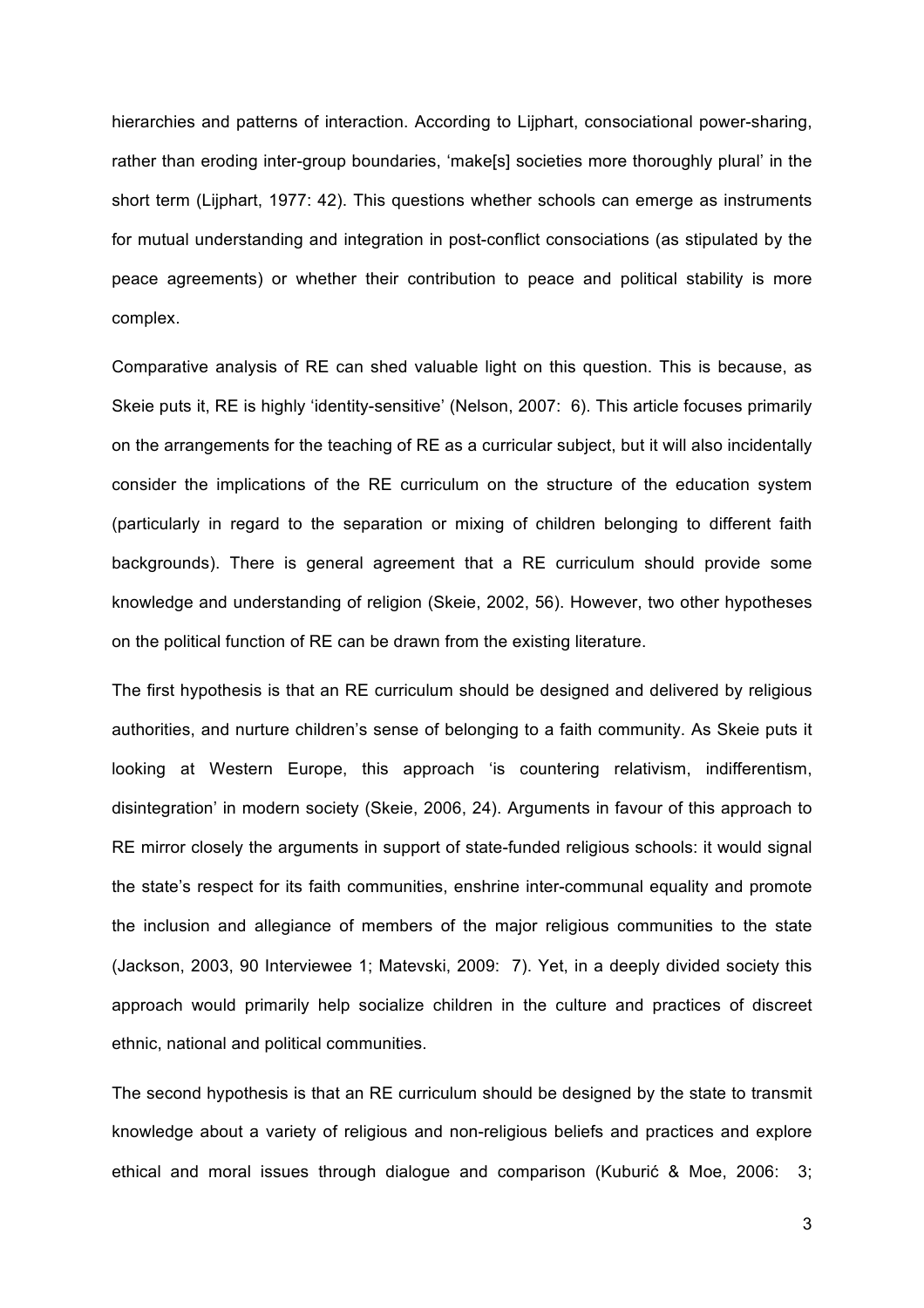Richardson, 2013: 11; White, 2004: 154, 162). According to Skeie, this approach would counter 'conflicts among religious and ethnic groups, discriminations, racism' (Skeie, 2006: 24). It would also address the core criticisms to a confessional approach to RE: the danger of indoctrination and proselytization and the erosion of 'social cohesion through separating young people of different religious and non-religious backgrounds' (Jackson, 2003: 93; Chadwick, 1994: 131; Gallagher, 2005: 434; Nelson, 2004: 253; Kassis, 2002: 368; Kuburić & Moe, 2006: 3, 6; Richardson, 2008: 2). In other words, it would foster mutual understanding, ecumenism and social cohesion in deeply divided societies by challenging 'prejudice and indoctrination… through those very aspects of education where there might appear to be the greatest danger of them occurring' (Richardson, 2013: 9).

This article will consider arrangements for the teaching of RE as a curricular subject before, during and after the conflicts in Lebanon, Northern Ireland and Macedonia, respectively. Then, it will draw some comparative conclusions: RE is taught in state-funded schools when religion is salient to collective identities and when religious and political elites are interdependent. The specific current arrangements for RE in Lebanon, Northern Ireland and Macedonia also suggest that RE helps entrench existing cleavages, making 'societies more thoroughly plural' (Lijphart, 1977: 42) rather than furthering mutual understanding and integration. In societies adopting consociational power-sharing, this may foster stability and peace, at least in the short term.

## **2 Method**

This comparative study is based on qualitative research carried out in three deeply divided societies. The author conducted original semi-structured interviews in Lebanon, Northern Ireland and Macedonia in 2012-13. She interviewed a total of twenty-two curriculum writers, experts of RE, and policymakers in the three jurisdictions (eight in Northern Ireland, seven in Lebanon and seven in Macedonia). Interviewees were selected on the basis of their professional background and contribution to the local debate about RE, but also to ensure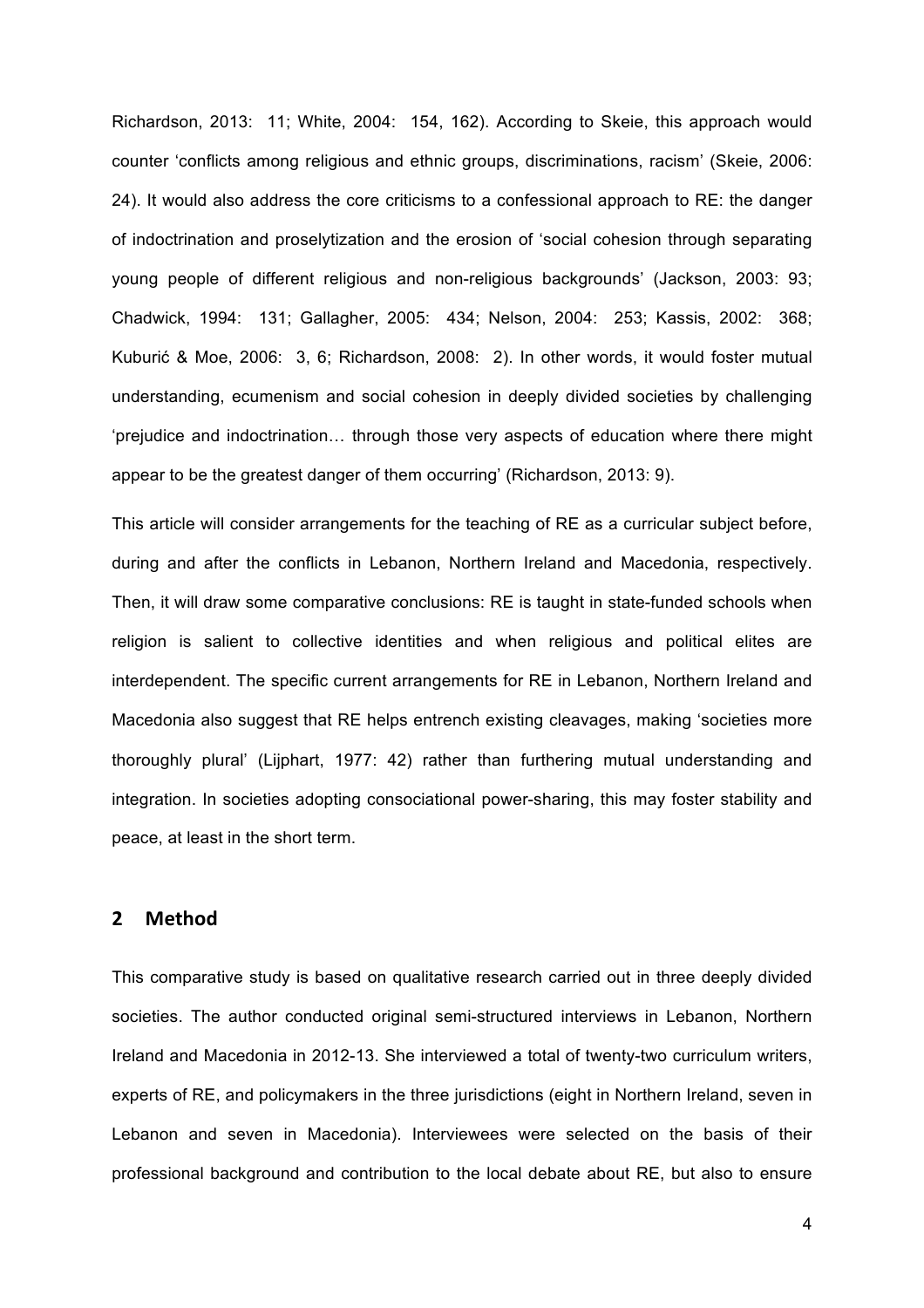broad representation of all the relevant religious, ethnic and national communities. They were given the opportunity to use an interpreter, but they all chose to carry out the interview in English. The semi-structured interviews lasted about one hour, and questions focused on the participants' experience and opinions about past and current approaches to RE and their relationship to conflict and peace-building. Nineteen interviews were recorded with the consent of participants, and the author manually transcribed the recordings verbatim. Three interviewees did not grant consent for recording, so the author took extensive notes during and immediately after the interview. Throughout fieldwork, the author compiled a journal recording non-verbal cues, to aid the subsequent analysis. The author carried out a deductive analysis of the interview data, manually coding the content of transcripts and notes to identify patterns across the three case studies and recurrent themes. When necessary, participants were contacted for follow-up questions to clarify their statements and ensure the genuine representation of their views. Curricula, official documents and reports were similarly coded manually to identify recurrent themes and substantiate the interview evidence.

The three case studies were selected according to the most different systems design method of comparative research. Lebanon, Northern Ireland and Macedonia differ in many respects. In particular, in Lebanon and Northern Ireland religious confession is at the very heart of the cultural expressions and political mobilization of different communities. Since independence in 1943, the Lebanese consociational political system assigned a fixed number of seats to each confessional community, reflecting (but also entrenching) overlapping confessional, political and national identities. Similarly, in Northern Ireland, 'Catholic' and 'Protestant' remain shorthand for different cultural, political and national allegiances (Arlow, 2004: 263). In contrast, in Macedonia religious allegiance was not salient to state and communal identity until the late 1990s: under socialist Yugoslavia, linguistic and ethnic identities were paramount. However, the three case studies are similar in one important respect: they all experienced violent inter-group conflict that was regulated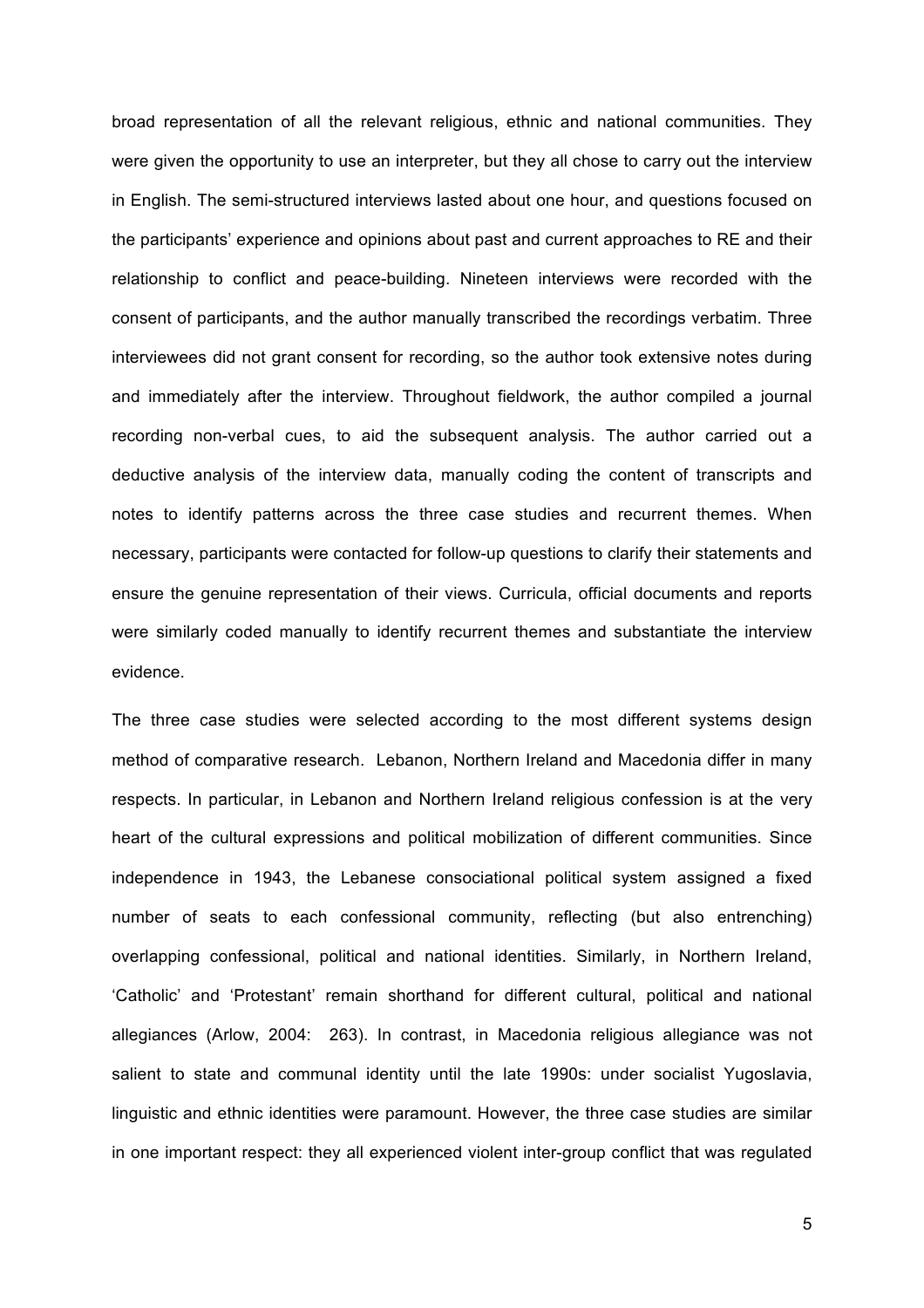through consociational power-sharing. The most different systems design method of comparative research is ideally suited to generate hypotheses vis-à-vis a novel research field, and to highlight patterns among few case studies (Landman, 2008: 29). Thus, it is appropriate to explore for the first time the political function of RE in consociations. Due to the limited number of interviews and of case studies, further research should be undertaken to test the findings on other deeply divided societies before generalizing these finding to all societies adopting consociational power-sharing.

# **3** The Political Function of Religious Education

The Taif, Belfast and Ohrid agreements regulated Lebanon's Civil War, Northern Ireland's Troubles and Macedonia's ethnic conflict by establishing consociational power-sharing. They also postulated extensive education reforms, including amendments to the curricula for history and citizenship education (in the Taif Agreement), increased opportunities for mother tongue instruction (in the Ohrid Agreement) and the promotion of state schools and of mixed schooling (in the Taif and Belfast Agreements). Yet, the three peace agreements did not consider RE.

To examine the arrangements for the teaching of RE as a curricular subject in Lebanon, Northern Ireland and Macedonia, the next sections will survey the RE curriculum prior to their current peace agreements before exploring the extensive debates over RE in each post-conflict society. They aim to establish if RE typically: (a) helps socialize children in the culture and practices of separate ethnic, national and confessional communities or (b) fosters integration and mutual understanding.

#### 3.1 Religious Education in Lebanon

RE had a clear political function before and during the conflict in Lebanon: it helped socialize children in the culture and practices of separate confessional communities. The subject was introduced in state schools only in 1973: previously, religious authorities had protected their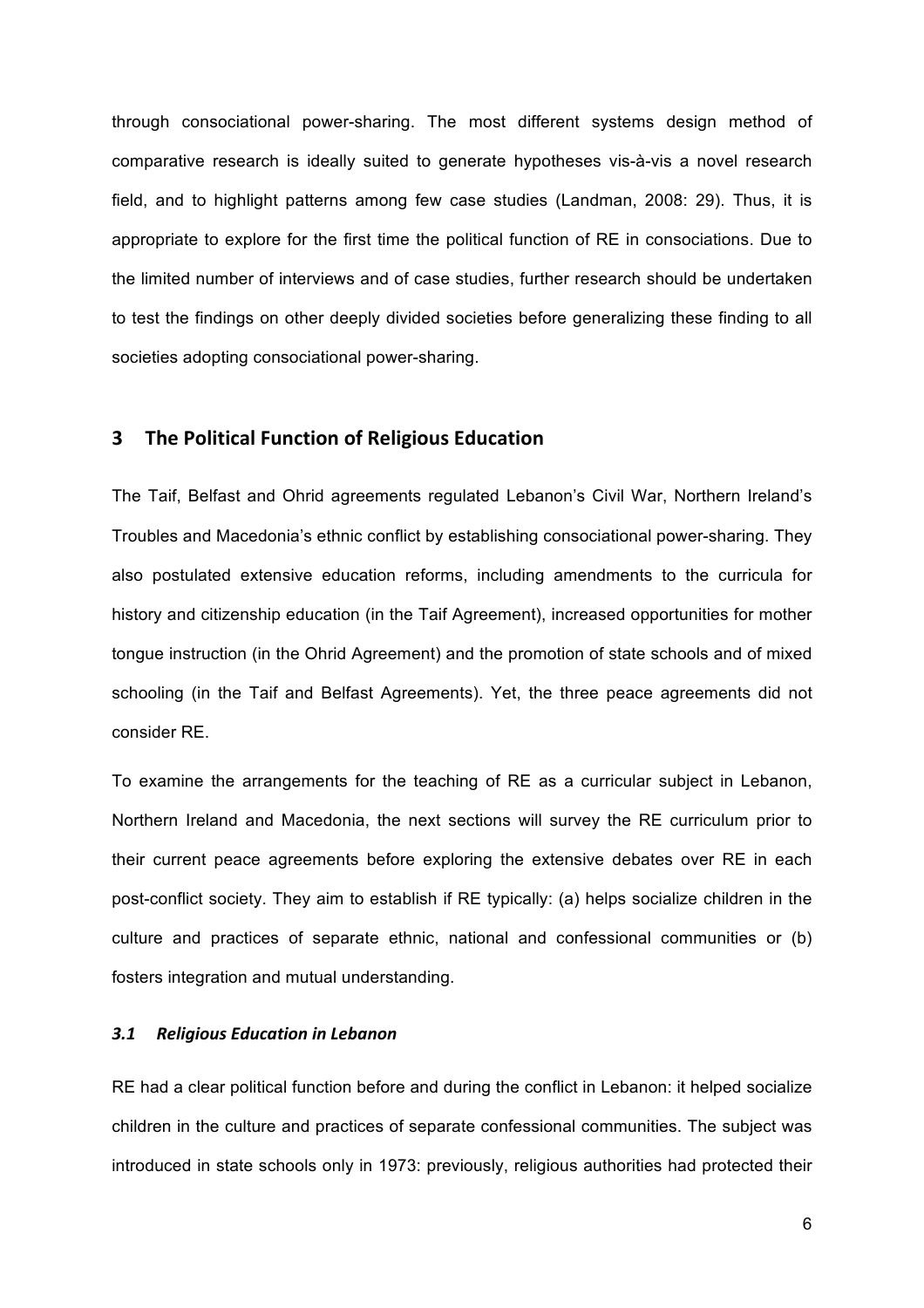prerogative to impart RE only in private religious schools without state interference (Abouchedid, Nasser, & Van Blommestein, 2002). When it was introduced, RE was a confessional subject, taught by clerics, and children were separated into different groups according to their religious background (Bashshour, 2003: 160; Frayha, 2004: 196). During the 1975-89 civil war, RE was criticized for directly contributing to the conflict by socialising children into hostile and exclusive narratives of identity and indirectly justifying their physical separation along confessional lines (Interviewee 19).

The Taif Agreement postulated the creation of common textbooks for history and citizenship education 'in a manner that strengthens national belonging, fusion, spiritual and cultural openness' (Document of National Accord 1989). Interviewees recall that the omission of RE was conspicuous, as many wished to employ the RE curriculum to 'make people belong to the same nation… independently of the religious links' (Interviewee 19) and promote societal integration (Interviewee 21). Others defended communal rights to impart confessional RE in state schools to provide children with 'ethical guidance' and nurture their faith development (Bashshour, 2003: 160-161).

In 1997, the Council of Ministers, including representatives of all the main confessional groups in Lebanon, voted to eliminate RE from the national curriculum, thereby abolishing the subject in state schools (Bashshour, 2003: 160; Abu Assali, 2013). Recognizing that private schools were legally entitled to supplement the national curriculum with additional subjects, the power-sharing executive established that private schools could only teach RE on 'weekends, and only for those who wish' (Interviewee 19; confirmed by Khalife, 2006: 153). This decision faced immediate opposition by a broad coalition of religious institutions, which refused to make RE optional in private religious schools and lobbied aggressively for the reintroduction of RE in state schools (Khalife, 2006: 153; Interviewee 19). Clerical pressure succeeded in eroding the Cabinet's decision: in September 1998, Prime Minister Rafic Hariri declared that RE was 'the foundation stone for the social, ethical and ideological existence of Lebanon' (Bashshour, 2003: 161). In a further step towards mending fences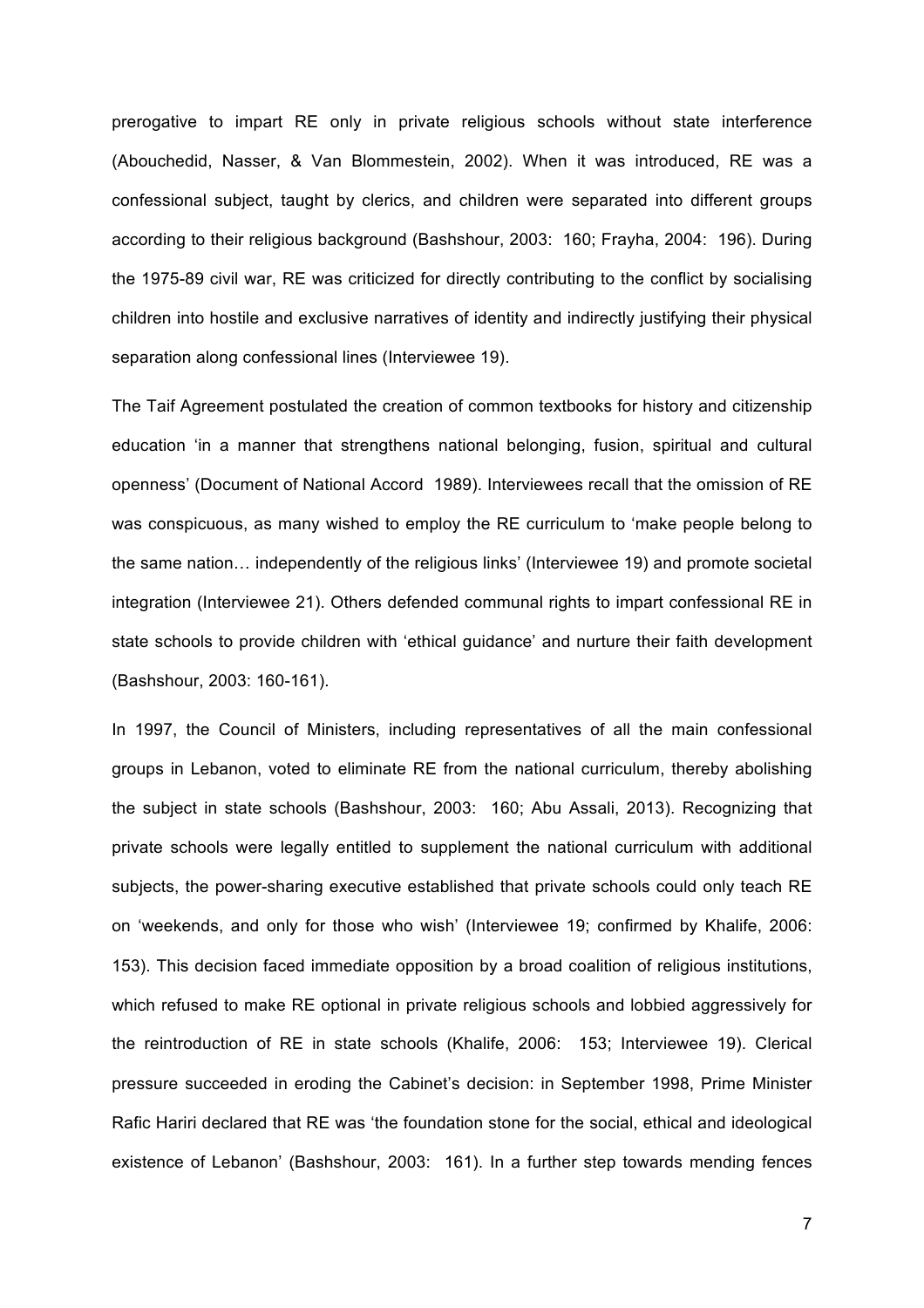with religious authorities, in late 1998 the Cabinet instructed the Centre for Educational Research and Development (CERD) to 'study the possibility of adding religion to the curricula' (Frayha, 2004: 188). By November 1999, the Cabinet had reinstated one weekly hour of RE in state schools, and tasked CERD with preparing a unified RE curriculum and textbook (Bashshour, 2003: 162).

Interviewees suggested that the Cabinet envisaged a non-confessional and integrationist RE curriculum. Former CERD directors Frayha and Abu Assali claimed that in late 1999 CERD started working on a RE curriculum*,* taught by lay teachers according to a common unified textbook (Abou Assali, 2012; Interviewee 19; Frayha, 2004: 188). RE was expected to emphasize common values and convey uniform narratives of belonging, thereby contributing to 'national unity' and social cohesion in post-war Lebanon (Frayha, 2004: 188; Abu Assali, 2013). Frayha recalls that the RE textbook drafting committee included specialists in theology and curriculum writing appointed by CERD as well as clergymen chosen by the 'major religious sects' (Interviewee 19; Frayha, 2004: 189). This reflected the somewhat contradictory assumption that the clergies retained a fundamental responsibility for the religious education of children.

In fact, Frayha, who chaired the curriculum drafting committee, recalls that clergy members immediately demanded two sets of textbooks and curricula, one for Christians and one for Muslims (Interviewee 19; Frayha, 2013: 189). An official present at the meetings reported that discussions stalled because Muslim members of the committee insisted on describing Christianity through the prism of Islam (Interviewee 20), but this view was not confirmed by other interviewees. Instead, they suggests that, rather than focusing on a comparative, nonconfessional curriculum, the drafting committee embarked upon the task of drafting a confessional curriculum for the faith development of children of different persuasions (Interviewee 19). This amounted to framing an ecumenical synthesis of Islam and Christianity and unsurprisingly, it proved too arduous for the curriculum drafting committee.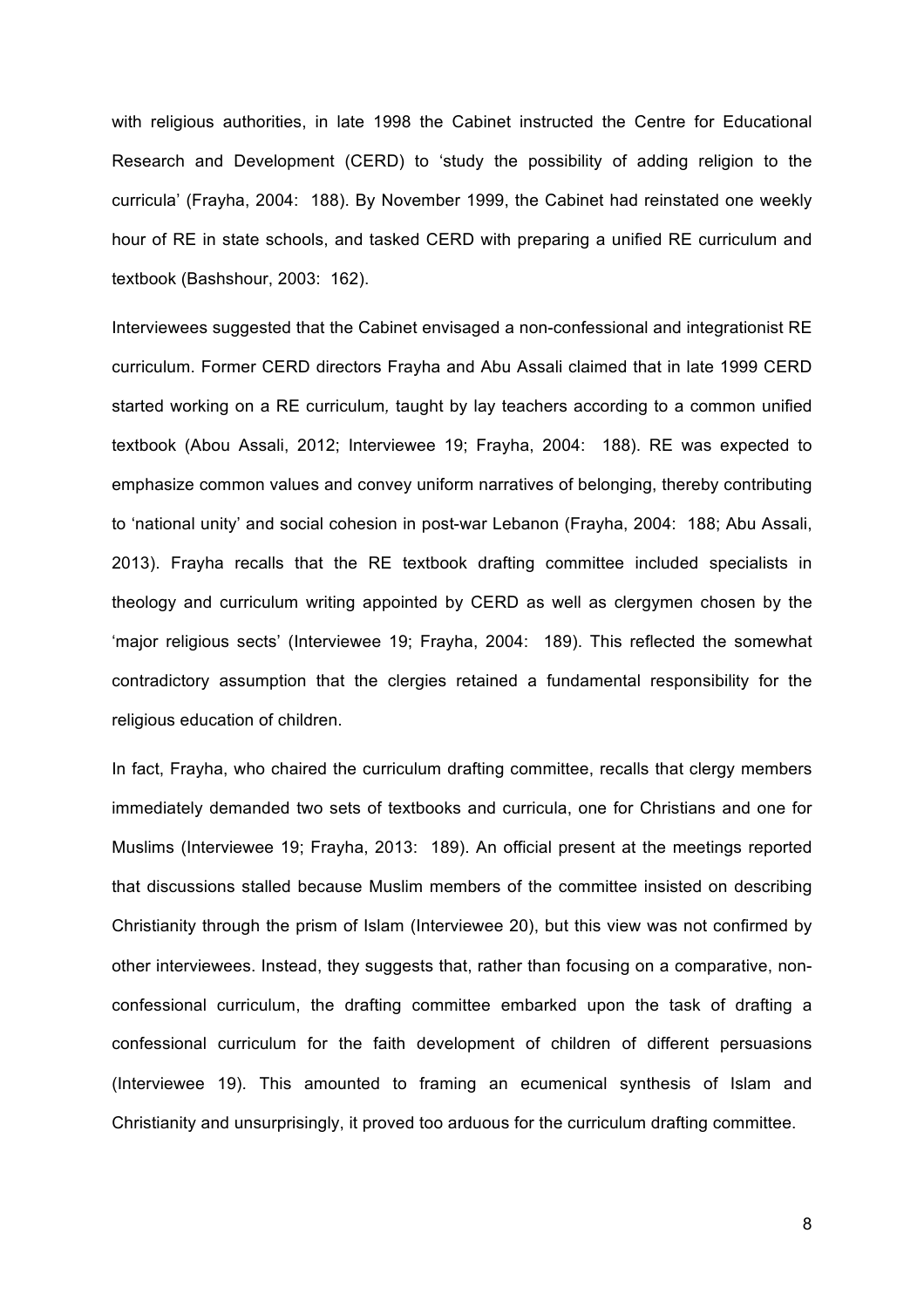In a policy turnabout, in October 2000 the Lebanese cabinet declared that there would be two sets of curricula and textbooks, one for Muslims and one for Christians. It also timidly suggested that each textbook should contain some information about the other religion (Frayha, 2004: 189)*.* If students of different religions sat in the same class, the Minister of Education suggested 'let[ting] the Christians learn in the Christian book and the Muslims in the Muslim book' (Bashshour, 2003: 162). Frayha recalls that this compromise did not satisfy religious authorities: reportedly, clergy members on the curriculum drafting committees called on the cabinet to amend its instructions because no Christian was comfortable and qualified to teach about Islam and *vice versa* (Interviewee 19; Frayha, 2004: 189). Frayha recalled that at this point, the Druze representative on the drafting committee, who had insisted on a unified RE textbook, resigned (Frayha, 2013: 109). At approximately the same time, Frayha was 'relieved' from his post because of a controversy over the contents of the common history textbook and 'the whole [RE] issue was frozen' (Interviewee 19; see also Frayha, 2013: 109).

As a consequence, RE retains an ambiguous status in Lebanon: it is part of the national curriculum but lacks any centrally prescribed aims and contents. All the experts and policymakers interviewed agree that in state schools, local religious authorities impart RE, define its contents and appoint RE teachers (Khalife, 2006: 149; Abu Assali, 2013). They mostly agree with Abu Assali, who claims that the lack of a common RE curriculum means that religious figures can 'go and teach what they want' during the weekly hour of RE (Interviewee 21). Empirical research corroborates the interview data: private schools, even more than state institutions, teach RE 'as they see fit', and RE often amounts to religious instruction and the performing of religious rituals (Abouchedid et al., 2002; International Crisis Group, 2010: 22; Frayha, 2013: 108; Khalife, 2006: 154). RE is usually taught by clergymen of the same sect as the majority of students, and this allows for religious outreach within the safe confines of a particular confessional community (Daou, 2012; Frayha, 2004: 190).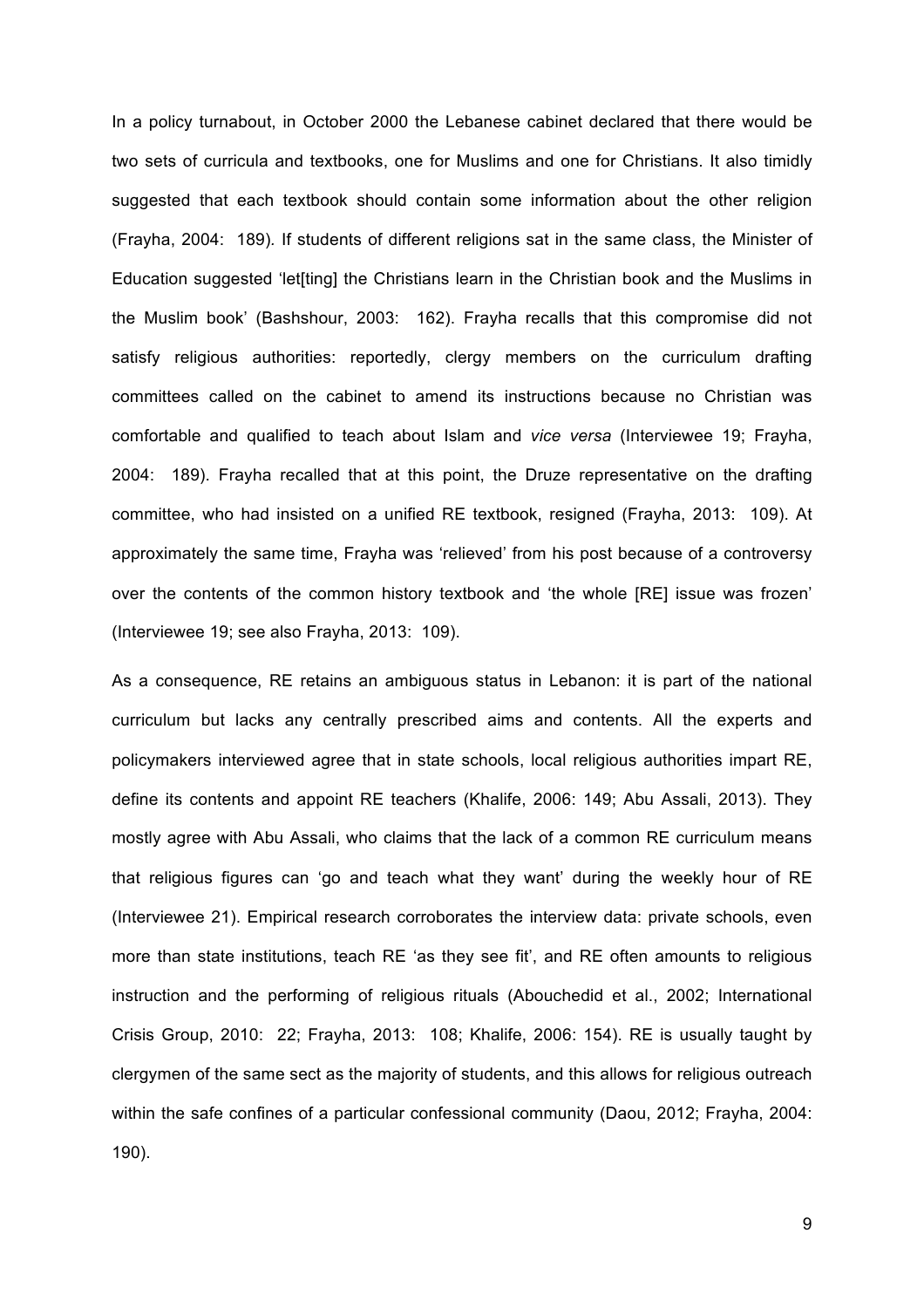Beyond entrenching clerical influence over schools, Frayha claimed that RE encourages the labeling and creation of a sense of difference among children (Interviewee 19). He asserts that the contents of RE, and the separation of children of different faiths during its teaching, constructs RE (and religion more generally) as an instrument for exclusion. The literature confirms that existing arrangements for the RE curriculum have important implications for the structure of the education system and Lebanese society. Arrangements for RE may further the conflation of religious allegiance with communal belonging, and the perception of schools as bulwarks of group identity. This, in turn, justifies the proliferation of private confessional schools, competing with state schools for government subsidies and perpetuating the physical separation of children.

Moreover, a 2000 study of seventy-seven RE textbooks highlighted widespread use of discriminatory language, frequent juxtaposition of 'Christian' and 'Muslim', encouragement of feelings of superiority over other religions and emphasis on dogma and indoctrination (Frayha, 2004: 190; Khalife, 2006: 157). RE may therefore help reproduce the prejudices underpinning inter-communal conflict in Lebanon.

Finally, Christian confessions formulated a common textbook for the RE of Christian children (Wehbe & Labaki, 2012), but a variety of different books exist for the spiritual education of Muslim children. In an interview, a senior officer at CERD, reported the credible view that the political tensions between the Sunni and Shia communities hampered attempts at formulating a common RE textbook (Interviewee 20). Thus, the contents of RE may reflect the evolving political salience of communal identities in post-civil war Lebanon, where the Sunni-Shia divide has overshadowed other cleavages.

In sum, the interview data collected in Lebanon suggest that the Taif agreement did not alter the political function of RE. Interviews with experts and policymakers suggest that RE was shaped foremost by the interdependent relationship between clerical and political elites, which dictated the marginalization a common RE curriculum in the late 1990s. As Abu Assali puts it, politicians appeased the clergies 'because their force, their strength, their re-election'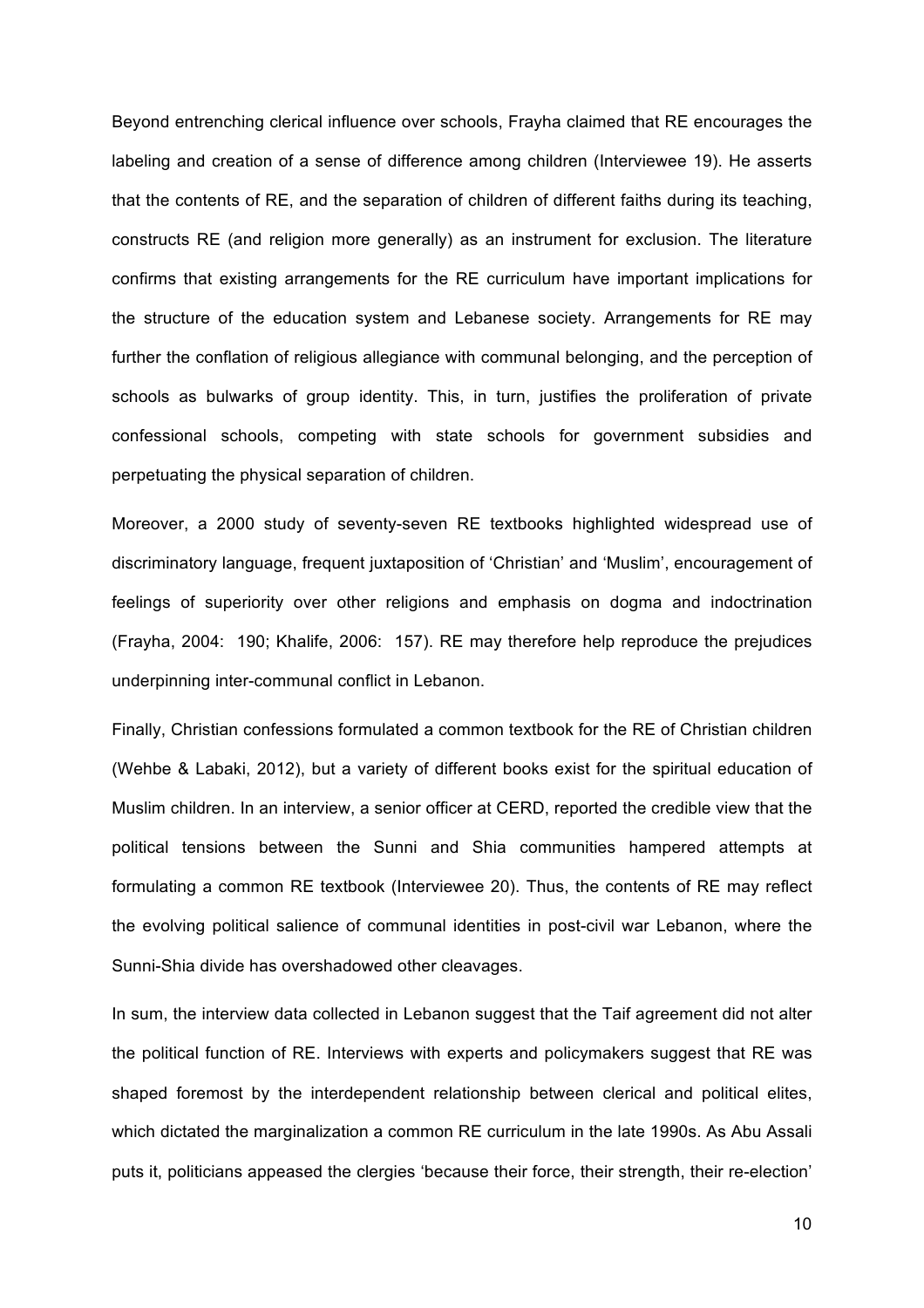depends on their relationship to religious leaders (Interviewee 21; the same point was made by Interviewee 19). Indeed, the interviews corroborate the literature in suggesting that RE as a curricular subject helps socialize children in the culture and practices of mutually exclusive confessional communities, which overlap with political groups.

#### 3.2 Religious Education in Northern Ireland

In Northern Ireland, the 1947 Education Act entrenched the role of the RE curriculum as a 'means of induction into a particular religious, and often denominational, tradition' (Greer, 1991: 190). This had important structural consequences: the Protestant clergy's influence over non-denominational Bible instruction in state controlled schools justified the existence of a Catholic maintained school sector providing 'a Catholic education, on Catholic principles, with Catholic masters and the use of Catholic books' (Darby, 1976: 125; Armstrong, 2009: 300). Thus, the RE curriculum underpinned the creation of separate school sectors catering for different communities, and later discouraged initiatives for mixed education (Barnes, 1997: 73).

However, in 1992, a working party composed of delegates of the four largest Christian denominations in Northern Ireland (the Catholic Church, Church of Ireland, Presbyterian Church and Methodist Church) produced a *Core Syllabus for Religious Education*. Interviewees agreed with the literature that the formulation of a common syllabus appeared as 'a moment of historic change' (Chadwick, 1994: 178; Interviewee 4), and as a contribution to solving a conflict that many saw as essentially religious (Barnes, 1997: 78; Interviewee 3; Interviewee 2). However, participants also pointed out that only the four largest churches were invited to contribute to the syllabus (Interviewee 7; Interviewee 4), reflecting the close relationship between political and religious elites in Northern Ireland and the desire to restore it after a bitter dispute over the merging of the separate teacher training colleges (Richardson, 2008: 9). The literature also questions the ecumenical and integrationist potential of the RE syllabus. Nelson argues that the RE syllabus reflects the conviction of the four main Churches that RE was the only subject 'beyond the interference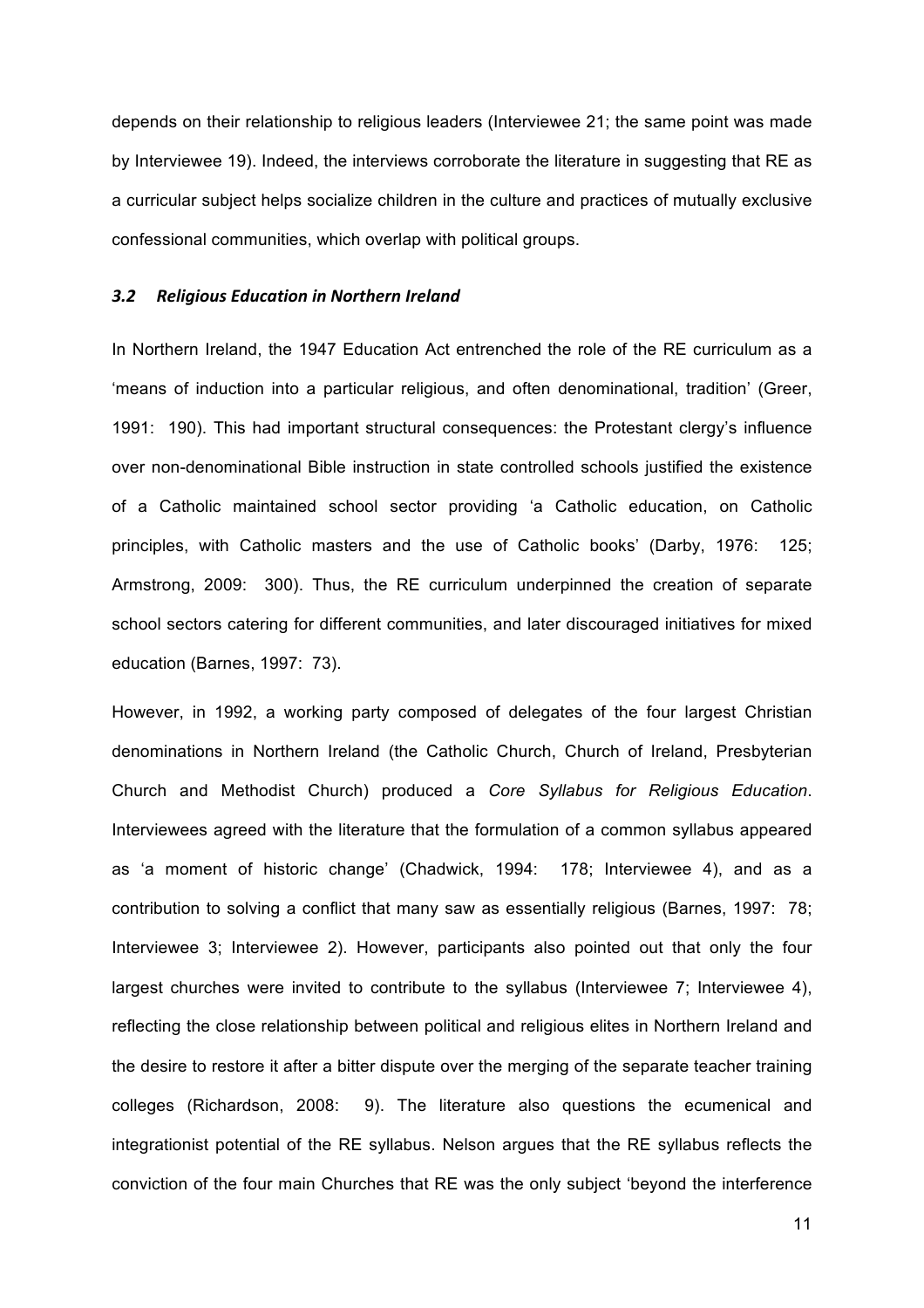of secular planners' as well as their solidarity against 'secular forces' (Nelson, 2007: 9). Thus, it did not challenge the confessional approach of Catholic Maintained schools nor the non-denominational (but Christian-oriented) approach of de facto Protestant controlled schools (Chadwick, 1994: 179). Whilst enshrining the aspiration to employ RE to foster mutual knowledge and understanding in Northern Ireland, the RE syllabus remained criticized for its Christian exclusiveness and for perpetuating the psychological separation of children belonging to different Christian denomination.

In 2002, with an 'unusually narrow exercise of statutory powers', the government called only representatives of the 'four main churches' to revise the core RE syllabus (Northern Ireland Assembly, 2007; Interviewee 1). An expert reported that in private meetings, civil servants insisted that the precedent of exclusive clerical control over RE, established with the 1992 syllabus, could not be overturned (Interviewee 7). Indeed, interviewees suggested that (as in Lebanon) religious authorities, politicians and bureaucrats still largely perceive the RE curriculum as an exclusive 'preserve' of the Catholic and Protestant clergies (Interviewee 7; Interviewee 4, Interviewee 5). In contrast to Lebanon, though, the Department of Education (DENI) and the Council for Curriculum, Examinations and Assessment (CCEA) attempted to influence the syllabus working group. For example, they insisted on providing an 'understanding of world religions' (Arlow, 2004: 296).

All the experts interviewed asserted that the 2007 core syllabus is more conducive than its predecessor to the teaching of several Christian traditions and to the tackling of issues related to morality, conflict and reconciliation (Interviewee 2; Interviewee 3; Interviewee 7). Specifically, it includes a module on world religions (for pupils between the ages of 11 and 14) and prescribes the study of the 'Roman Catholic tradition and at least one Protestant tradition' for pupils between the ages of 14 and 16 (Armstrong, 2009: 301; Interviewees 3; Interviewee 2; Interviewee 5). Yet, the interviews also highlight that in practice the 2007 syllabus is very flexible and remarkably similar to its predecessor (Interviewee 2). Experts point out that it does not establish the aims and pedagogical approach of RE (Interviwee 7)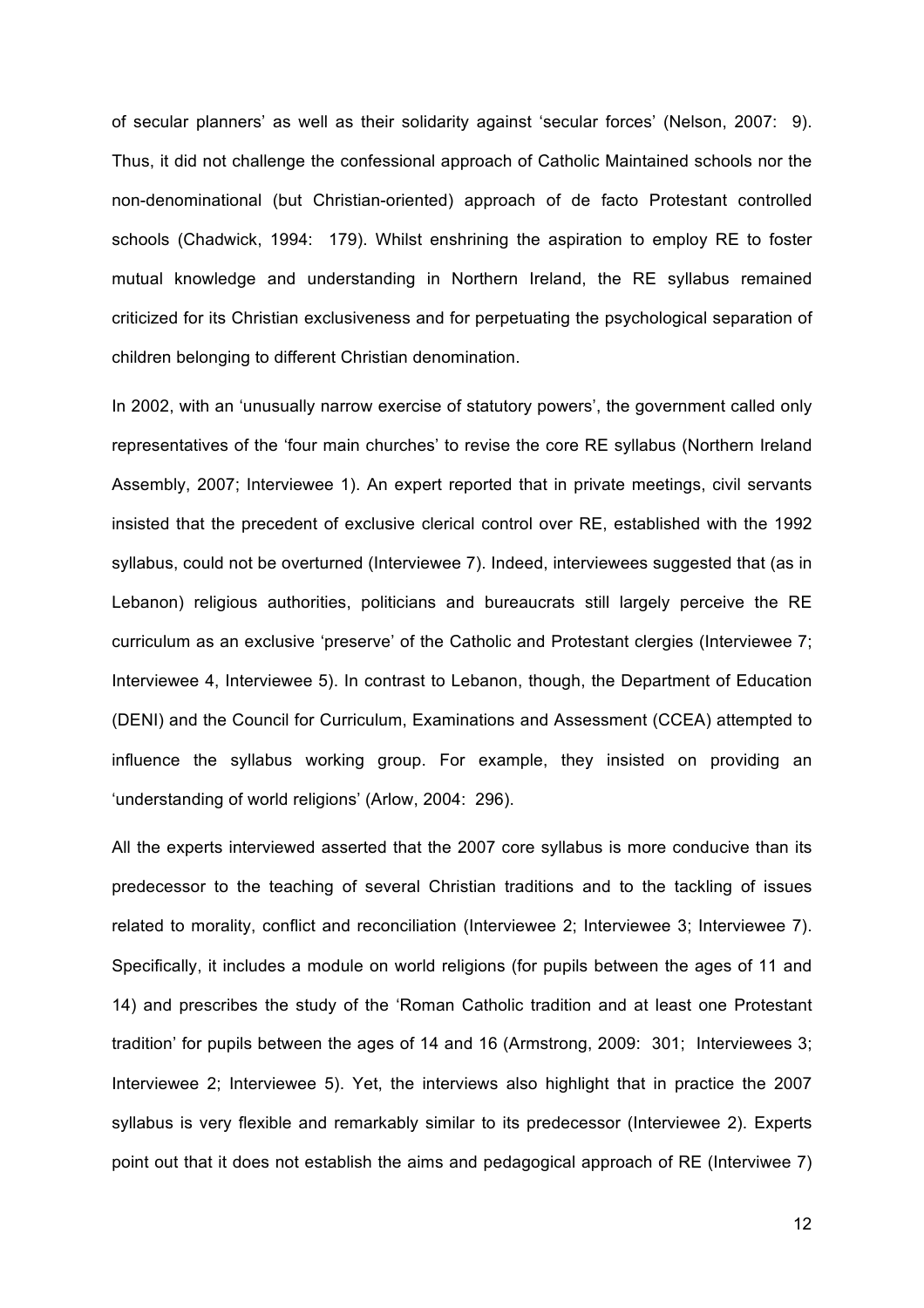and disregards the fundamental debate over whether RE is 'indoctrination or an academic study of religion' (Interviewee 4). Others argued that, similarly to its predecessor, it papers over the two intrinsically different approaches to RE in Northern Ireland's fragmented school system: doctrinal teaching for faith development in Catholic maintained schools and nondenominational teaching in controlled (de facto Protestant) schools (Interviewee 2; Interviewee 7; Nelson, 2007: 12). Thus, 'people [can] take what they want from the syllabus' (Interviewee 2). Reportedly, this is because, similarly to the Lebanese Ministry of Education, DENI has little or no control over RE and very few schools ever requested government inspections for RE (Interviewee 7; Barnes, 1997: 75-76; Greer, 1991: 196; Interviewee 3; Interviewee 2).

Several interviewees questioned whether the 2007 syllabus is 'fit for [the] purpose' of providing an understanding of diversity and of the complexities of Northern Ireland's society (Interviewee 2; point also raised by Richardson, 2013: 7-8). According to an expert, the syllabus' contents are premised on the assumption that children are either Christian 'or in need of becoming Christians' (Interviewee 7) and another interviewee characterized the syllabus as a 'compromise between fundamentalist Catholics and fundamentalist Protestants' (Interviewee 4). Other participants agree that RE in primary schools focuses either on Protestant traditions or allows for the participation in the Catholic rituals and sacraments through flexible contents and different textbook series (Interviewee 2; Interviewee 7). The contradictions inherent to this dual approach are most obvious in integrated schools (attended by children belonging to both communities). Here, while Catholic children prepare for the sacraments, other children may follow an alternative 'Delving Deeper' programme (Richardson, 2013: 20). Physically separating children during RE contradicts the integrated movement's emphasis on ecumenism and on open discussion of religious rituals (Richardson, 2013: 21) and may help socialize children into the separate narratives and identities of Northern Ireland's confessional and national communities even in integrated schools. In sum, despite the existence of a core RE syllabus, the political function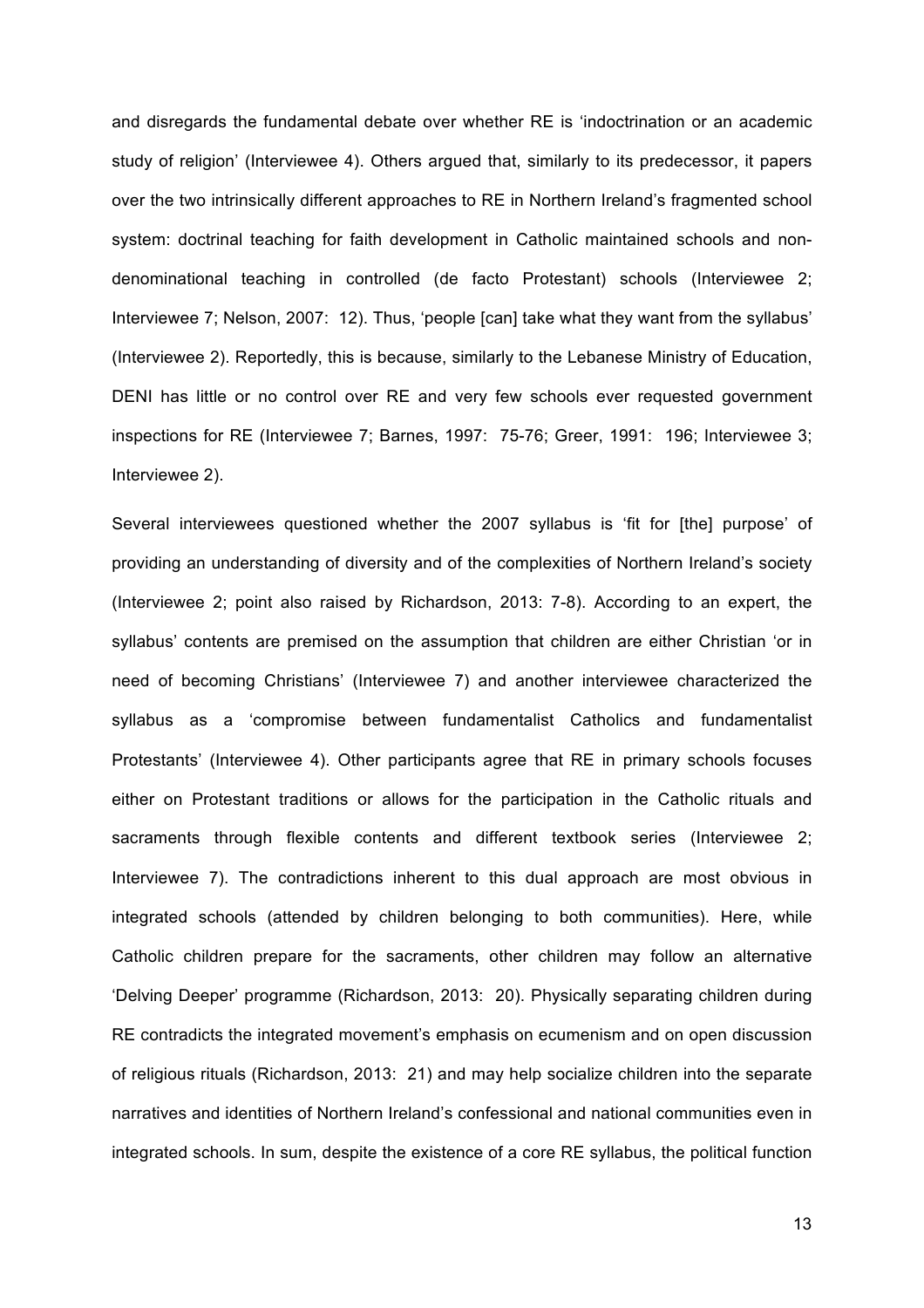of RE in Northern Ireland is remarkably similar to that of RE in Lebanon: it helps reproduce the mutually exclusive Catholic/Nationalist and Protestant/Unionist communities.

The interviewees added that rather than tackling issues related to identity and conflict, the RE curriculum helps consolidate children's identification with a religious denomination, coinciding with wider national and political allegiances (Interviewee 3; Interviewee 2; Interviewee 7; see also Richardson, 2009: 8; 2013: 8-10). A participant reported 'a tendency to play safe, to take the traditional route, which was confessional teaching of religious education and to avoid controversial issues and discussion which may raise questions relating to other religions and their meanings' (Interviewee 3). This is not accidental: the syllabus working group refused to introduce modules on world religions and comparative Christian traditions in primary school, maintaining that this could confuse children instead of 'consolidating their grasp of their primary culture' (Armstrong, 2009: 307; echoed by Interviewee 7). Even at age 11 to 14, the 'four main churches' recommended to employ only a 'modest amount of teaching time' on world religions (Armstrong, 2009: 301- 302; Department of Education Northern Ireland, 2006: 3; Interviewee 7; Richardson, 2013: 16-17). Research shows that most schools complied with this recommendation (Armstrong, 2009: 301; Interviewee 2; Interviewee 7; Richardson, 2007: 8). Indeed, the CCEA Executive Director confirmed that the CCEA's GCSE market share in Northern Ireland is lower for religious studies than for other subjects, and suggested this may be because schools try to avoid teaching two Christian denominations (Interviewee 5). By selecting a different exam awarding body for RE (such as the English Assessment and Qualification Alliance, AQA), schools are allowed to focus on a single Christian denomination. Thus, in 2011 over 70% of Northern Ireland's GCSEs in religious studies were awarded by the AQA, and only 26.4% by CCEA (Council for Curriculum Examination and Assessment, 2013). In 2001, Nelson found that in the South Eastern Education and Library Board, 95% of pupils in controlled schools sat the CCEA exam and 90% of pupils in Catholic maintained schools sat the AQA exam (Nelson, 2004: 255). Thus, Catholic maintained schools may avoid teaching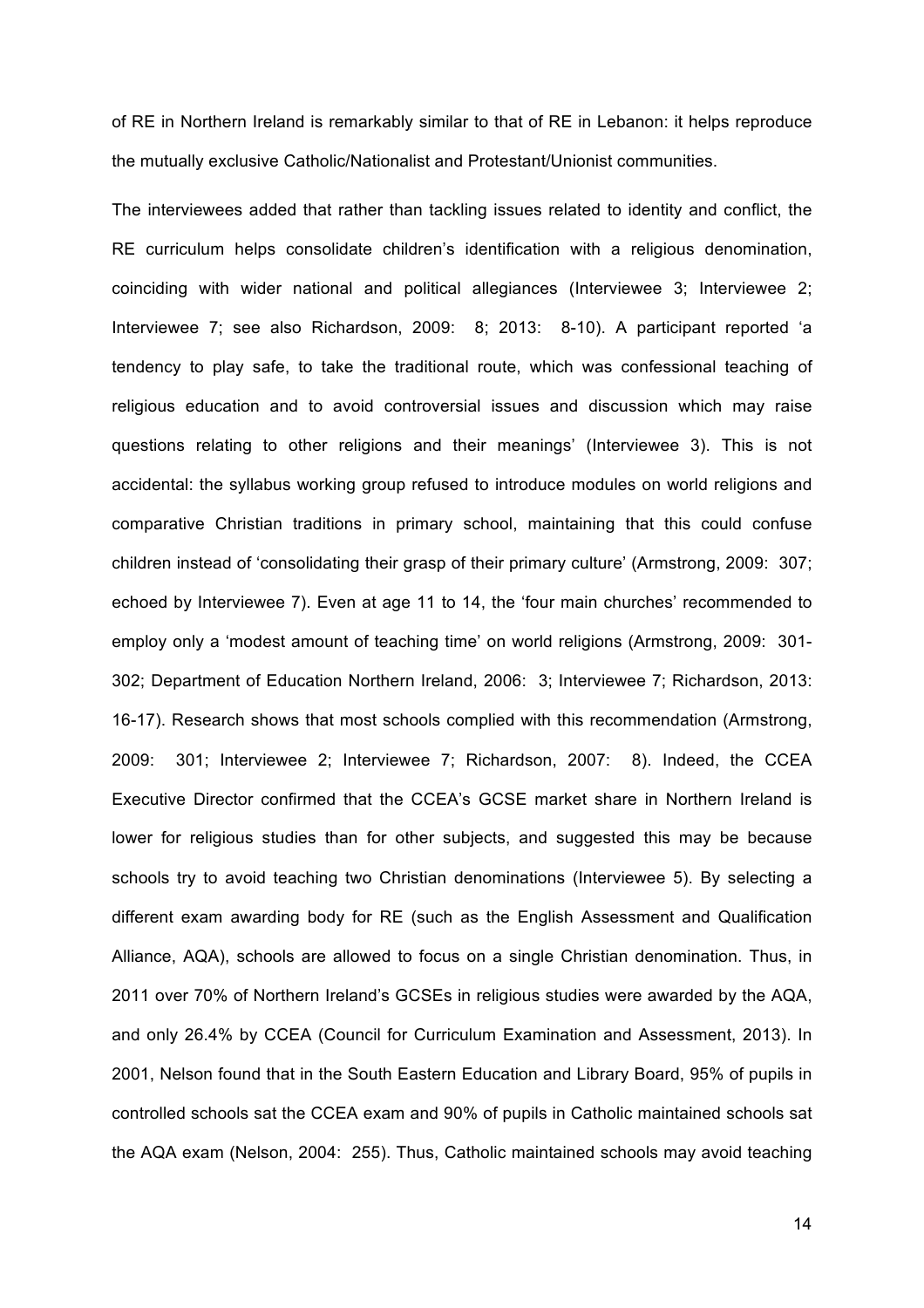about other Christian denominations more frequently than their controlled counterparts (Interviewee 5).

Finally, interviewees propose that existing arrangements for the teaching of RE as a curricular subject legitimize the physical separation of children of different backgrounds into different school sectors: they justify the very existence of state-funded Catholic maintained schools (Interviewee 2; Interviewee 1), whose contribution to children's faith development is increasingly crucial due to 'increasing secularization' (Interviewee 6). They also protect the influence of the Protestant Churches over controlled schools, which the churches still regard as 'state-financed church-related' schools (Nelson, 2004: 251; Interviewee 7). Dual approaches to the RE curriculum influence teacher training (in two separate institutions: the Catholic St Mary's College and the non-denominational Stranmillis College), teacher employment procedures (exempted from the fair employment regulations of the Fair Employment and Treatment Order, 1998), school culture, ethos, symbols, and daily routine, whose pace is sometimes set by prayer (Chadwick, 1994: 150, 171-172; Interviewee 1; Interviewee 8; Interviewee 7; Richardson, 2008-16; 2009). Thus, some of the interviewees suggested that RE in Northern Ireland may help entrench 'sectarianism' through its impact on the structure of the education system (Interviewee 7).

In sum, the interviews painted a complex picture of the RE curriculum in Northern Ireland. The common RE curriculum helps the 'four main Christian churches' retain an influence over state-funded schools. In contrast to official documents, arrangements for the teaching of RE may also help reproduce the mutually exclusive identities of the local communities both through the syllabus contents and through their indirect influence on the structure of education. Whilst it is not established whether RE fosters discrimination on the basis of politicized confessional identities, the interviews in Northern Ireland suggest that rather than fostering integration and mutual understanding, RE may help reproduce different confessional communities largely overlapping with separate political and national groups.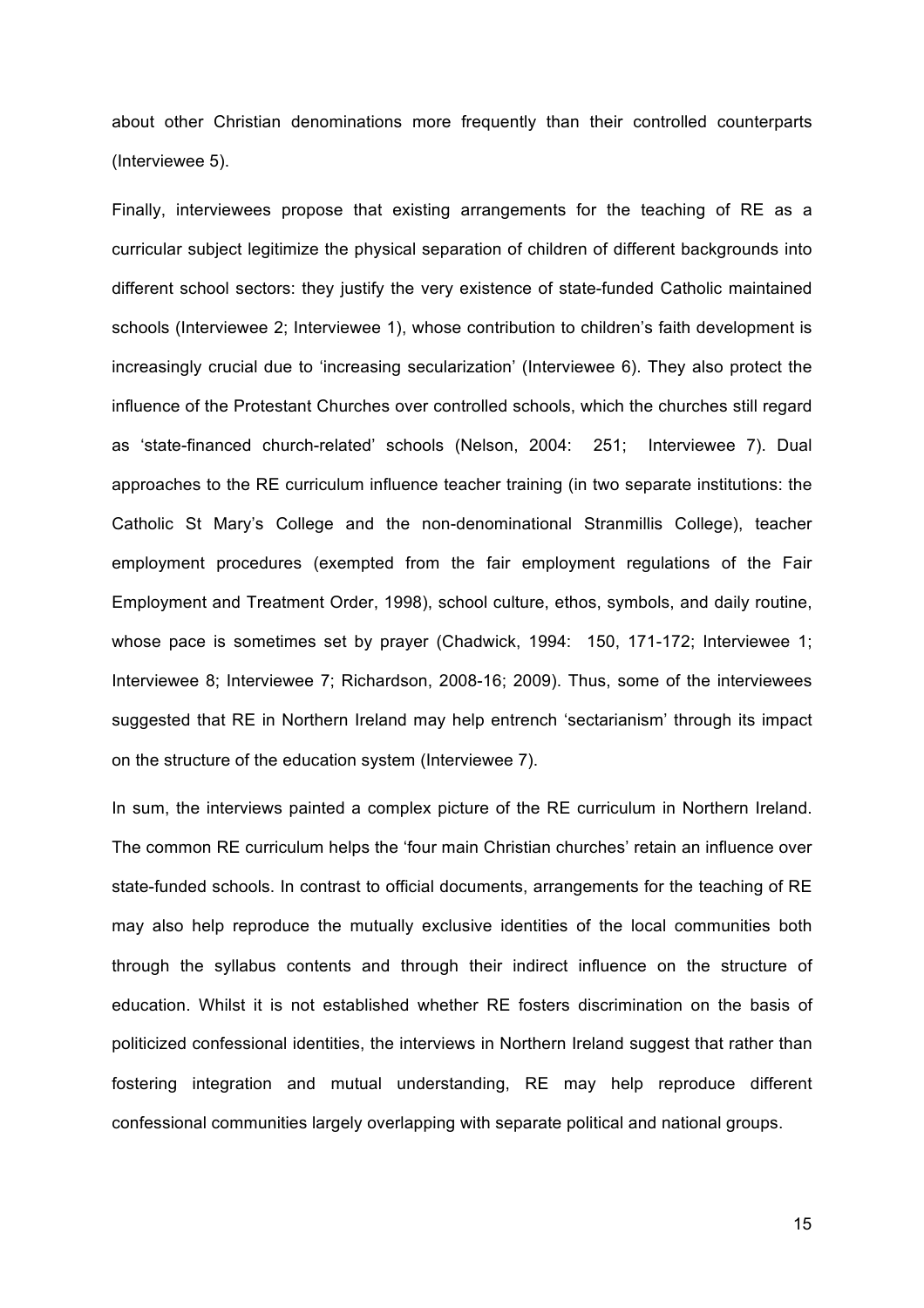#### *3.3 Religious Education in Macedonia*

Religious denomination was a salient marker of group identity in Lebanon and Northern Ireland long before the Taif and Belfast Agreements. In contrast, interviews with local experts and practitioners confirm that religion was marginal to the construction of group identities in socialist Macedonia, where schools did not teach RE (Interviewee 10; Interviewee 13; Matevski et al., 2006: 139). However, after independence in 1991, religion helped provide the Macedonian state-building project with historical continuity and legitimacy (Interviewee 12; Ivekovic, 2002: 534). A surfacing conflict between the ethnic Albanian and ethnic Macedonian population in the context of regional instability and violence accelerated a 'vivid de-secularization process' (Mandaci, 2007: 9) and deepened the relationship between political and clerical elites. These rapid socio-political changes seeped into schools and generated for the first time a debate over the introduction of RE as a curricular subject. In 1999, at the request of the Macedonian Orthodox Church, Islamic Community and Catholic Church, the government unilaterally introduced an hour of RE in state schools (Matevski et al., 2006: 140-141). The new subject was widely criticized as a form of indoctrination (Matevski, 2005: 5; Stavrova, 2007), which would separate pupils of different religious backgrounds (Matevski et al., 2006: 153). Interviewees recalled that RE was also criticized because it was taught by clerics, and this threatened the secular nature of Macedonia's educational institutions (Interviewee 11; Interviewee 9; Matevski et al., 2006: 142). Macedonia's Constitutional Court confirmed that RE violated existing laws preventing political and religious organizations from carrying out activities in state schools (Matevski et al., 2006: 141). Thus, by 2001, as silently as it was introduced, RE disappeared as a curricular subject.

Similarly to the Taif and Belfast Agreements, the 2001 Ohrid Agreement did not focus on reform of RE. Yet it postulated some constitutional amendments which increased the standing of the Macedonian Orthodox Church, the Islamic Community of Macedonia, the Roman Catholic Church, the Jewish Community and the Evangelical Methodist Church as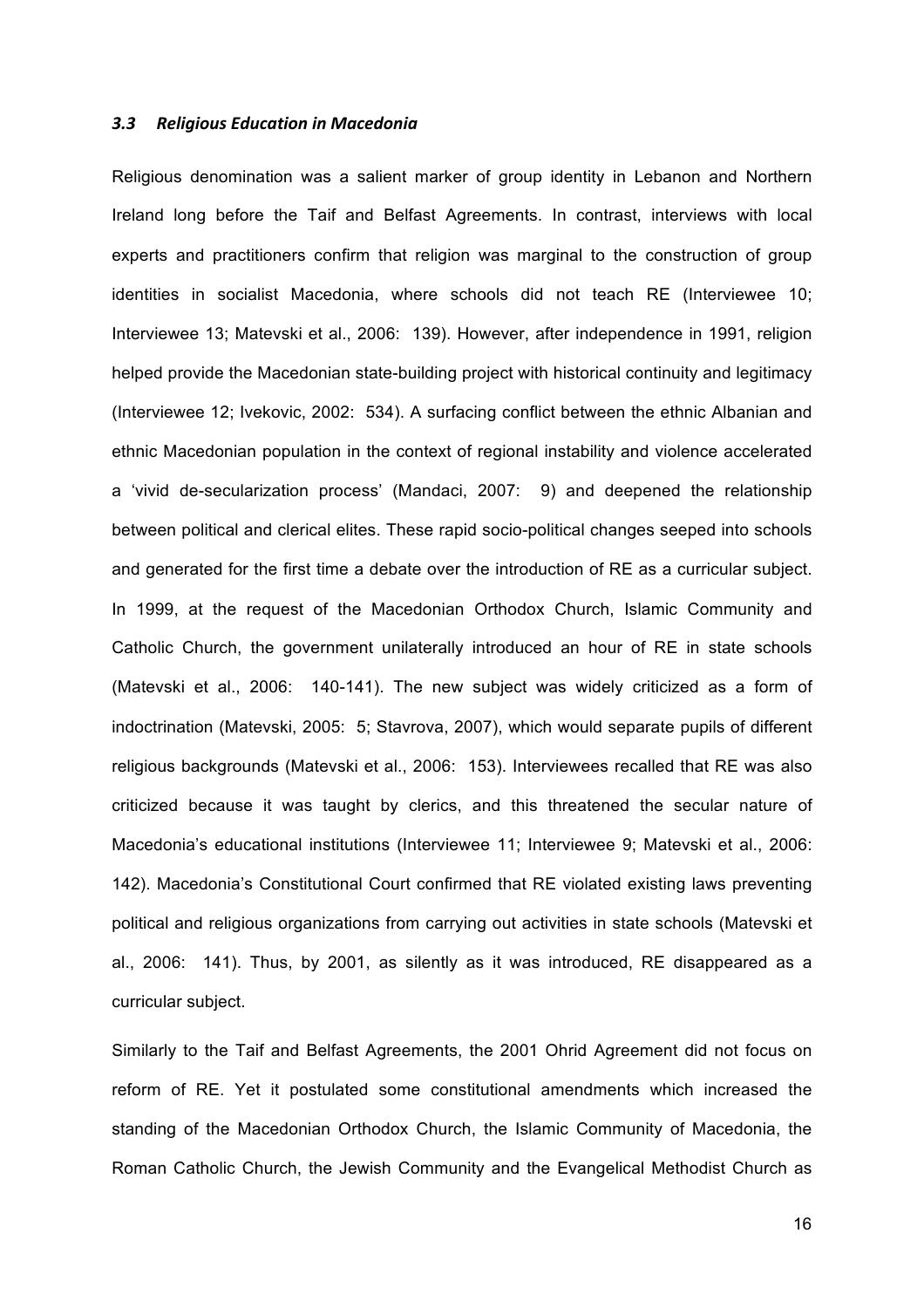'separate from the state and equal before the law', and entrenched their right to establish charitable institutions and schools (Article 19, Constitution of the Republic of Macedonia). Moreover, following the 2001 conflict, ethnic Macedonian political and religious elites became increasingly interdependent. By 2005, the Macedonian Orthodox Church (embroiled in a bitter dispute with the Serbian Orthodox Church over its legitimacy and status) established itself as a key institutional symbol of the identity and independence of the Macedonian state (Quercia, 2004: 25). For its part, the Macedonian government emerged as a staunch defender of the independent Macedonian Orthodox Church (Quercia, 2004: 25). In a highly symbolic gesture, the Macedonian President Branko Crvenkovski met the Archibishop of Ohrid and Macedonia in 2005 and during the meeting, the Archibishop demanded the introduction of RE in state schools (Matevski, 2005: 6). This evidence suggests that RE emerged as an instrument to nurture the nascent relationship between political and religious elites.

In fact, by 2006, an empirical study recognized that 'the question is not whether [RE] will be introduced but for whom, when and in what form' (Matevski et al., 2006: 144). Clerics were the most vocal champions of RE, with the inter-faith Council for Interreligious Cooperation (consisting of representatives of the five confessions mentioned in the Constitution) arguing that RE was a taxpayer's right and that it should be immediately introduced in schools and taught by clerics, 'who believe what they say' (Stavrova, 2007). Politicians also favoured its introduction in state schools, perhaps to establish some state control over its contents (Matevski et al., 2006: 150). An extensive consultation by the Ministry of Education found that the public also largely supported the introduction of RE as a curricular subject (Matevski et al., 2006: 144; Interviewee 14). A further poll showed that most respondents viewed RE as an instrument allowing for the 'preservation of religious communities' and the transmission of their values and customs to children (Center for Research and Policymaking, 2006: 5). In other words, in post-2001 Macedonia, RE was expected to help consolidate religious identities overlapping with ethnic, linguistic and political allegiances.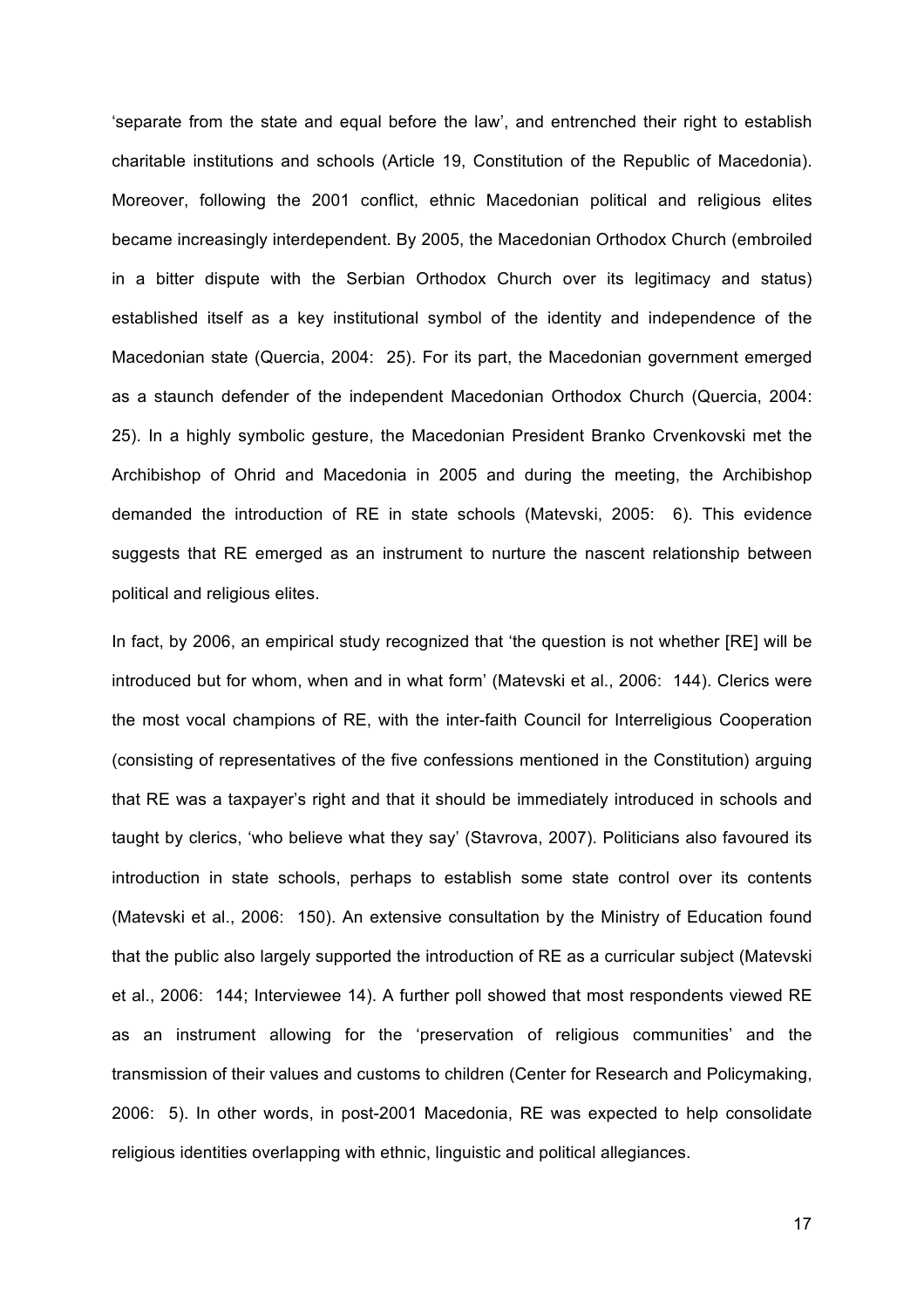In 2007, the Macedonian Parliament amended the Law on Education and the Law on Religious Freedom (US Department of State, 2008). Skeptical as to the ultimate aim of these amendments, the US Embassy observed that the government was 'bucking the constitution to give youth what they don't want': confessional RE in state schools (US Embassy Skopje, 2009a). Indeed, in September 2008 the government introduced a weekly hour of RE for pupils 10-11 years old (US Department of State, 2008). The new RE curriculum was drafted by the Islamic and Orthodox Christian clergies and approved by the Ministry of Education (US Embassy Skopje, 2009a). News reports and interviews confirm that RE was immediately contested first because most of the proposed teachers were graduates of theological faculties unrecognized by the state (Interviewee 9; Interviewee 11; Stavrova, 2007), and their teaching could 'turn our schools into churches and mosques' (Balkan Insight, 2009b). Many claimed that the very presence of religious figures on school premises violated state secularism (Interviewee 9; Interviewee 11; Karajkov, 2009; Balkan Insight, 2009a), and would end up 'blurring the lines separating church and state' (US Embassy Skopje, 2009a).

Second, arrangements for RE were criticized for 'adding another layer of academic separation beyond the existing linguistic barrier between ethnic Macedonian and ethnic Albanian students' (US Embassy Skopje, 2009a; Interviewee 11). The public supported introducing a subject about religion, but it largely opposed separating children along religious lines and requested suitable arrangements for students belonging to faiths other than the Christian Orthodox and Muslim (US Department of State, 2010). In contrast, the new curriculum appeared to further the identification of ethnic Macedonians with Orthodox Christianity and ethnic Albanians with Islam.

In April 2009 the Constitutional Court ruled that RE threatened the constitutional separation of church and state and should be suspended (Karajkov, 2009; Balkan Insight, 2009b ; US Department of State, 2009). In contrast to its silent elimination in 2001, the elimination of RE in 2009 inflamed public opinion, with protesters calling for an end to the Constitutional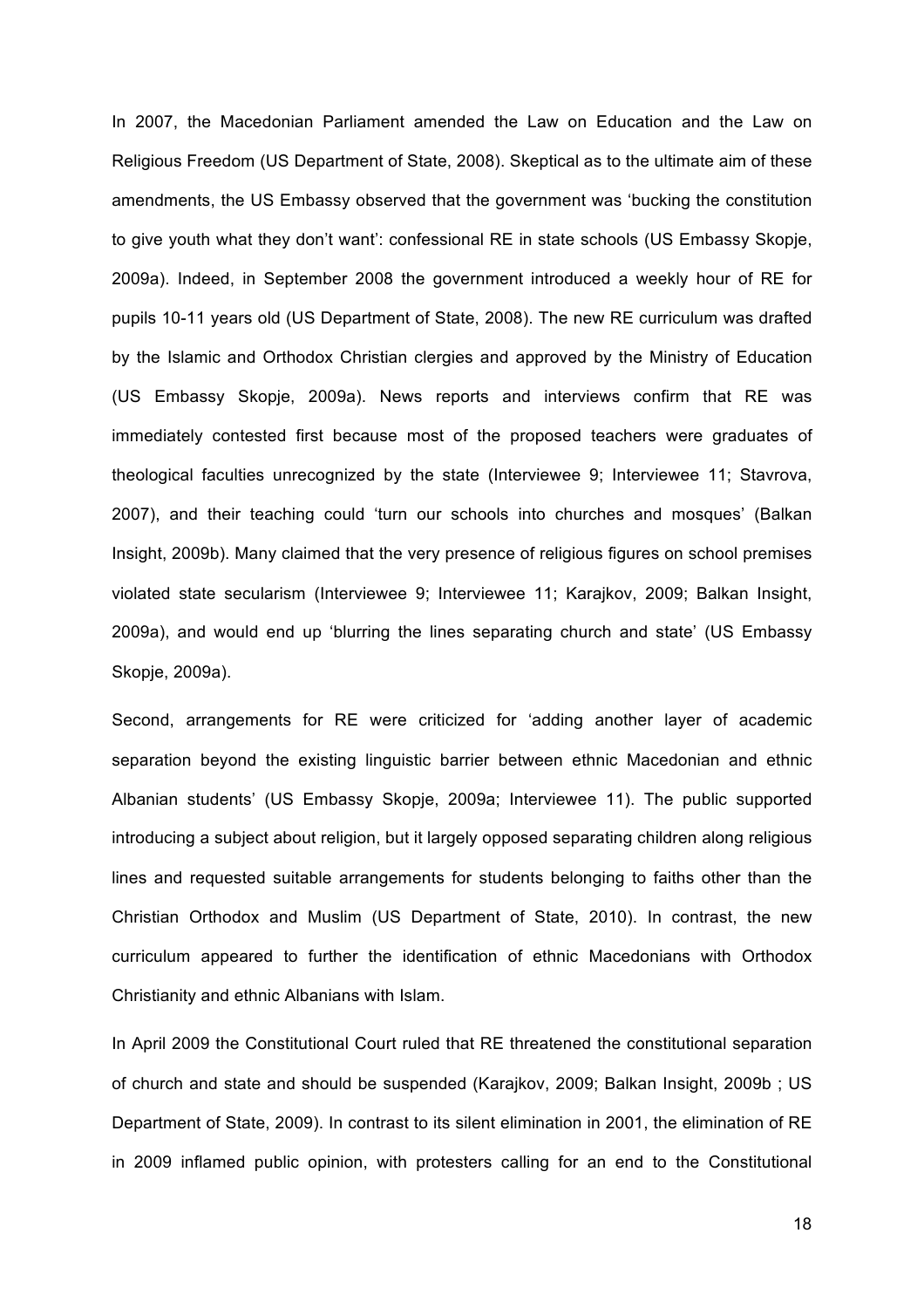Court's 'atheist dictatorship' (Karajkov, 2009). This may be because of the emergence of RE as a symbol of collective rights to reproduce communal identities through state institutions after 2001. Evidence from the media and official documents suggests that protests against the elimination of the weekly hour of RE also reflect the deepening alliance of some political and religious elites. Indeed, the Council for Interreligious Cooperation announced its intention to keep lobbying for the reintroduction of confessional RE (Balkan Insight, 2009d; US Embassy Skopje, 2009b), whilst the majority ethnic Macedonian party vowed to bypass the Constitutional Court and introduce constitutional amendments to make RE compulsory once and for all (US Embassy Skopje, 2009b). Education Minister Nicola Todorov assured that 'the reintroduction of [RE] classes is a sure thing' (Balkan Insight, 2009c). Witnessing these events, the UN Special Rapporteur for Freedom of Religion and Belief warned that 'the two major religious communities in the country [Christian Orthodox and Muslim] wield considerable political influence and are eroding the division between religion and State' (Djenovic, 2009).

True to Todorov's promise, in September 2010 a new RE curriculum was introduced for pupils 9-10 years old (Bureau for Development of Education of the Republic of Macedonia, 2008a, 2008b). It was swiftly denounced as a 'way around the constitutional ban' and an expedient to reintroduce confessional RE 'by small steps' (Djenovic, 2009). The new subject is taught by a theology graduate and provides some information about the five religious confessions mentioned in the Macedonian Constitution (Bureau for Development of Education of the Republic of Macedonia, 2008a; Interviewee 9; Balkan Insight, 2008) This allows children to learn about other groups in the state, but also exemplifies the increasing alliance between political parties and the religious institutions mentioned in the Constitution (Balkan Insight, 2008; UNICEF Country Office Skopje, 2009: 78). However, over half of the RE curriculum focuses exclusively on a particular religious confession (generally the religion of the majority of children in the class) (Bureau for Development of Education of the Republic of Macedonia, 2008a). The curriculum also aims at teaching for belief (Bureau for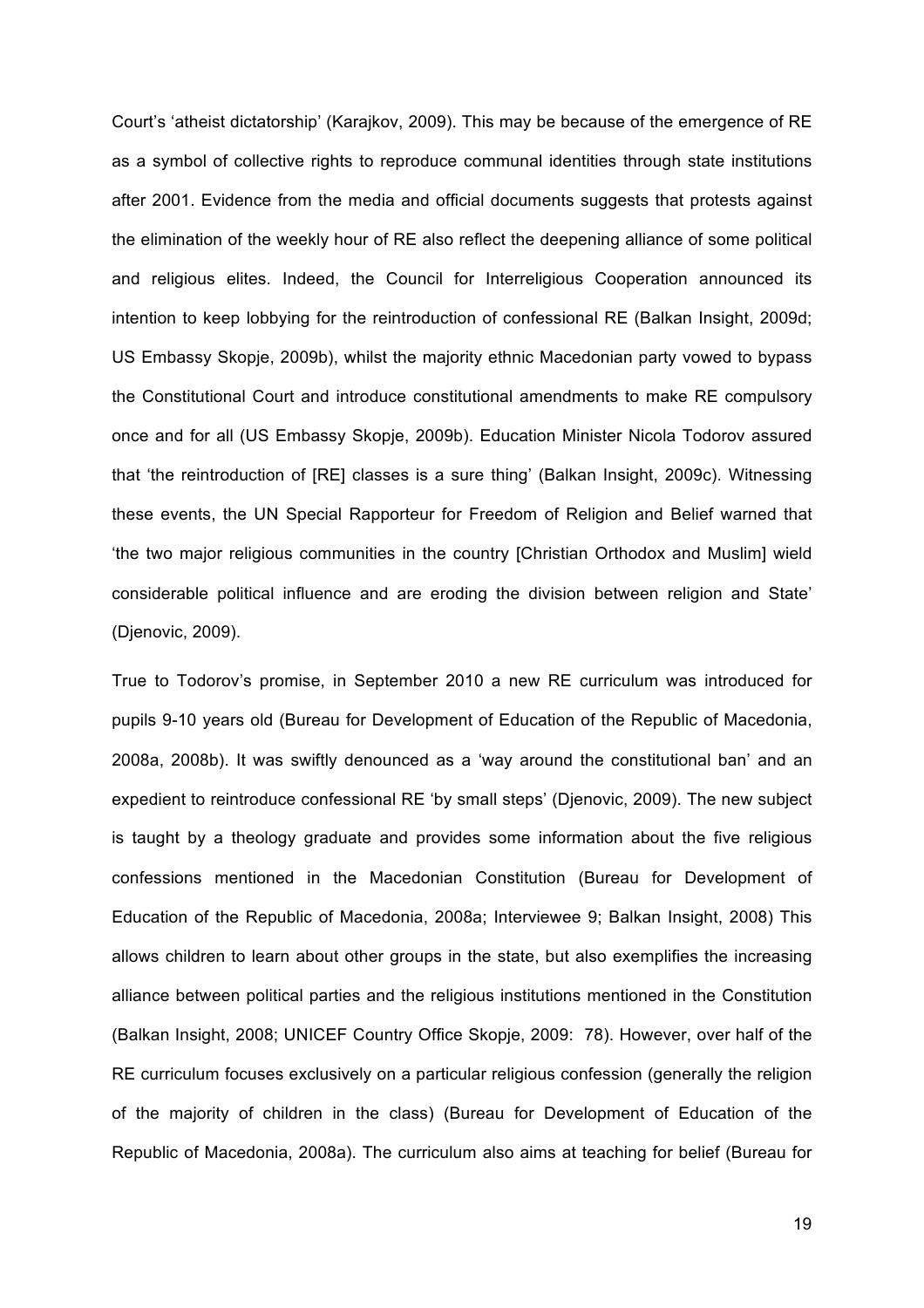Development of Education of the Republic of Macedonia, 2008a). Despite this, interviewees unanimously agreed that the new RE curriculum is less controversial than its predecessors (Interviewee 9 expressed this most clearly).

News reports and empirical studies suggest that RE may directly and indirectly contribute to what some see as the 'promotion of two faith communities' overlapping with ethno-national and political cleavages (Interviewee 11; Djenovic, 2009; Fontana, 2013). This is first because, similarly to RE in Lebanon and Northern Ireland, RE in Macedonia may further the physical and psychological separation of children of different backgrounds. One of the interviewees, for example, claimed that most ethnic Macedonian children are exempted from RE whilst most ethnic Albanian children attend the course (Interviewee 11)*.* Moreover, the literature suggests that religious institutions (particularly the Macedonian Orthodox Church) benefit from opportunities for outreach among children belonging to their ethno-linguistic community (Matevska, 2011: 131; Matevski, 2009: 3; Mirascieva et al., 2011: 1405). Finally, reports have emerged that ethnic Albanians may employ Islam to assimilate smaller communities such as the Roma and the Turks into their ethno-political flock (Mandaci, 2007: 9-12; Sidiropoulos, 1999: 146). This was not confirmed in the interviews, but – if accurate would endow RE with an important function in extending the political constituency of ethnic Albanian parties.

In sum, the evidence collected in Macedonia suggests that, after 2001, RE emerged as a tool to sanction and nurture the relationship between some political and religious elites, to help religious institutions gain some influence over the contents of education in state-funded schools, and to cement the mutually exclusive ethno-political identities of Albanians and Macedonians (Fontana, 2013).

## **4 Discussion and Conclusion**

The existing literature about RE in deeply divided societies points at two core hypotheses as to the form and political function of the RE curriculum in deeply divided societies. The first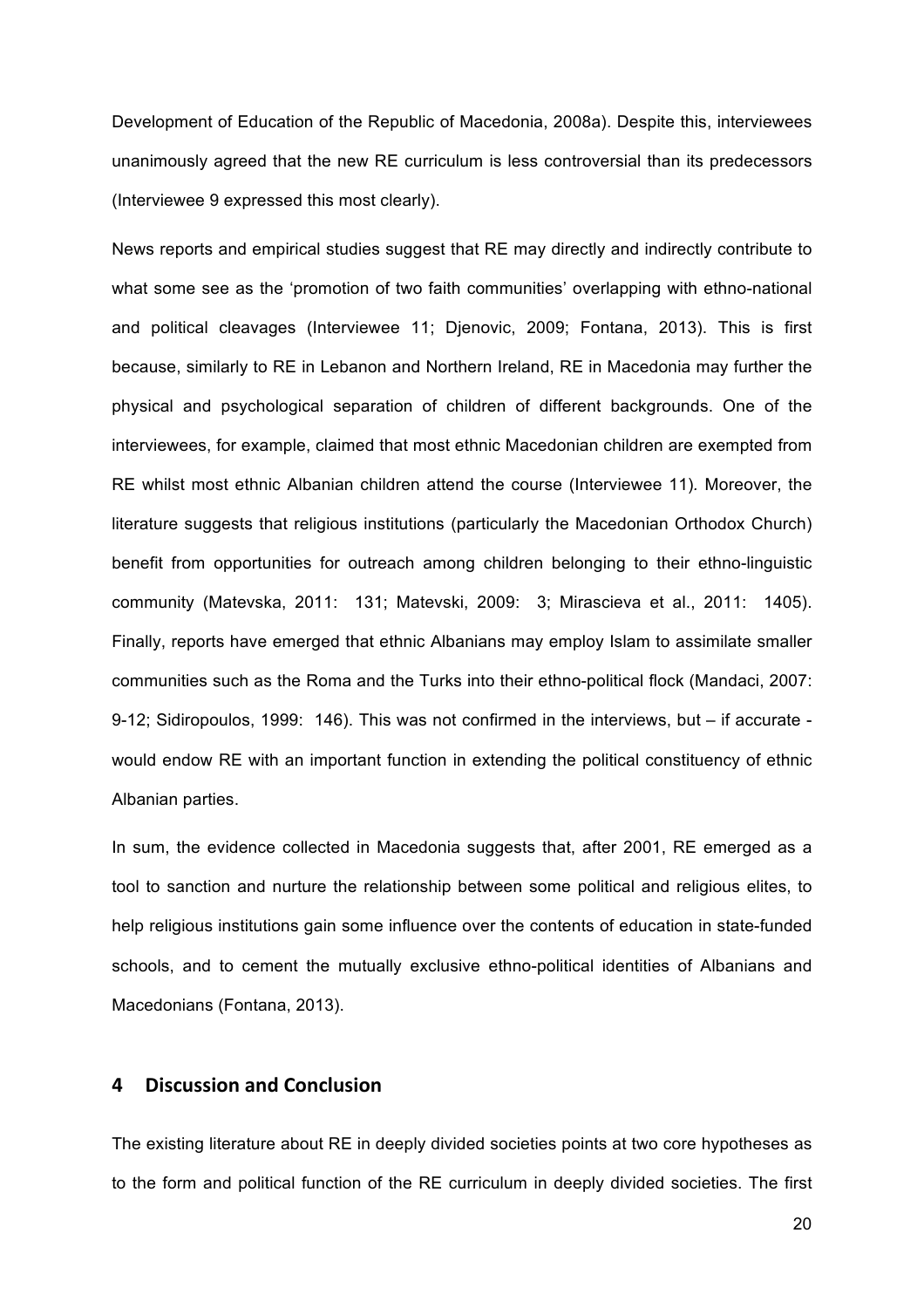hypothesis is that RE tends to reproduce separate and mutually exclusive communities through a curriculum designed to nurture children's sense of belonging to a faith community. The second hypothesis is that RE furthers mutual understanding, ecumenism and social cohesion among members previously warring communities by transmitting knowledge about several religions and encouraging dialogue and comparison. This article analysed arrangements for the teaching of RE as a curricular subject in three post-conflict societies adopting power-sharing to explore the extent to which RE complies with the two hypotheses in the literature. Due to the limited number of case studies and interviewees in each jurisdiction, further research is necessary before generalizing the present findings to all societies adopting consociational power-sharing.

Evidence about the political function of RE in Lebanon, Northern Ireland and Macedonia prior to their current peace agreements suggests that the very existence of RE as a curricular subject depends on two factors: whether religion is a salient marker of belonging, and whether the interests of religious and political elites converge. This is most evident in the case of Macedonia, where the first calls for the introduction of RE can be traced back to the late 1990s, and intensified after the Ohrid Agreement, in parallel with deepening interethnic tensions. During the conflicts in Lebanon and Northern Ireland, RE (alongside other subjects) directly and indirectly helped socialize children into mutually exclusive confessional identities, overlapping with different ethno-national and political allegiances. This is why, despite being overlooked in the peace agreements, RE emerged as an object for reform in the three societies.

The interviews carried out in Lebanon, Northern Ireland and Macedonia add an important dimension to the understanding of the political function of RE in deeply divided societies adopting consociational power-sharing. They suggest that debates over RE in the three societies were informed by similar tensions between those supporting a non-confessional, comparative approach to RE promoting integration and social cohesion, and those calling for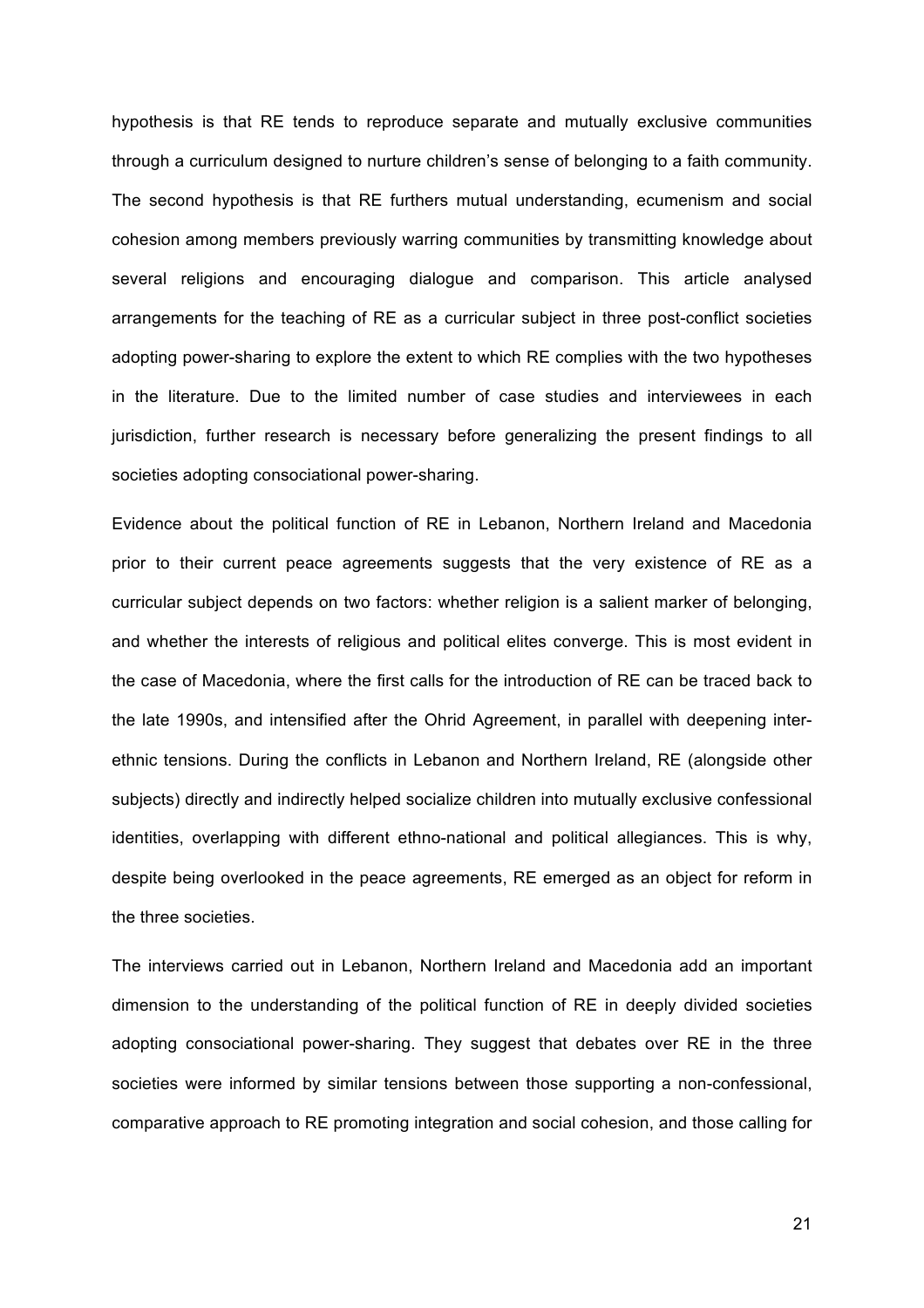faith development and the protection of communal cultures. This suggests a convergence in the educational debates of the three societies after the establishment of power-sharing.

Second, power-sharing governments recognized the special interest of religious institutions in RE and gave dominant local faith communities a right to shape the curriculum, often at the expenses of smaller or non-native groups. For example, in Northern Ireland, it appears that state institutions assume that only the 'four main Churches' have a legitimate interest in the RE syllabus (Interviewee 5; Interviewee 7). The recognition of this special interest generated a dual curriculum, allowing for a confessional RE in Catholic maintained schools and a nondenominational (but Christian-focused) RE in controlled schools. Similarly, in post-Taif Lebanon, politicians and technocrats hoped that a unified RE curriculum could 'make people belong to the same national values, [to] freedom, [to] democracy' (Interviewee 21) but religious authorities insisted on a confessional RE for socialization in a particular faith community. The latter perspective came to dominate, and RE in Lebanon's schools remains firmly under the control of Lebanese religious authorities. The case of Macedonia also suggests that RE is often employed to nurture the relationship between religious and political elites. Experts and policymakers agree that in the instable and polarized post-2001 context, political parties recognized that religious institutions could help cement local ethno-linguistic communities, largely coinciding with their political constituencies (Interviewee 10).

Third, this article shows that RE has a remarkably similar political function in consociational Lebanon, Northern Ireland and Macedonia: it tends to reproduce separate and mutually exclusive communities. RE contents and pedagogy reflect the assumption that children belong to one of several mutually exclusive and clearly demarcated confessional groups. Thus, curricula aim to teach, and sometimes practice, the faith children were born into. In Northern Ireland and Lebanon, religious denomination remains an impermeable marker of communal identity, but RE is not an instrument for proselytism outside the confines of a specific religious group. This may exemplify a minimum level of tolerance, mutual respect and recognition among previously warring communities. This is not the case in Macedonia,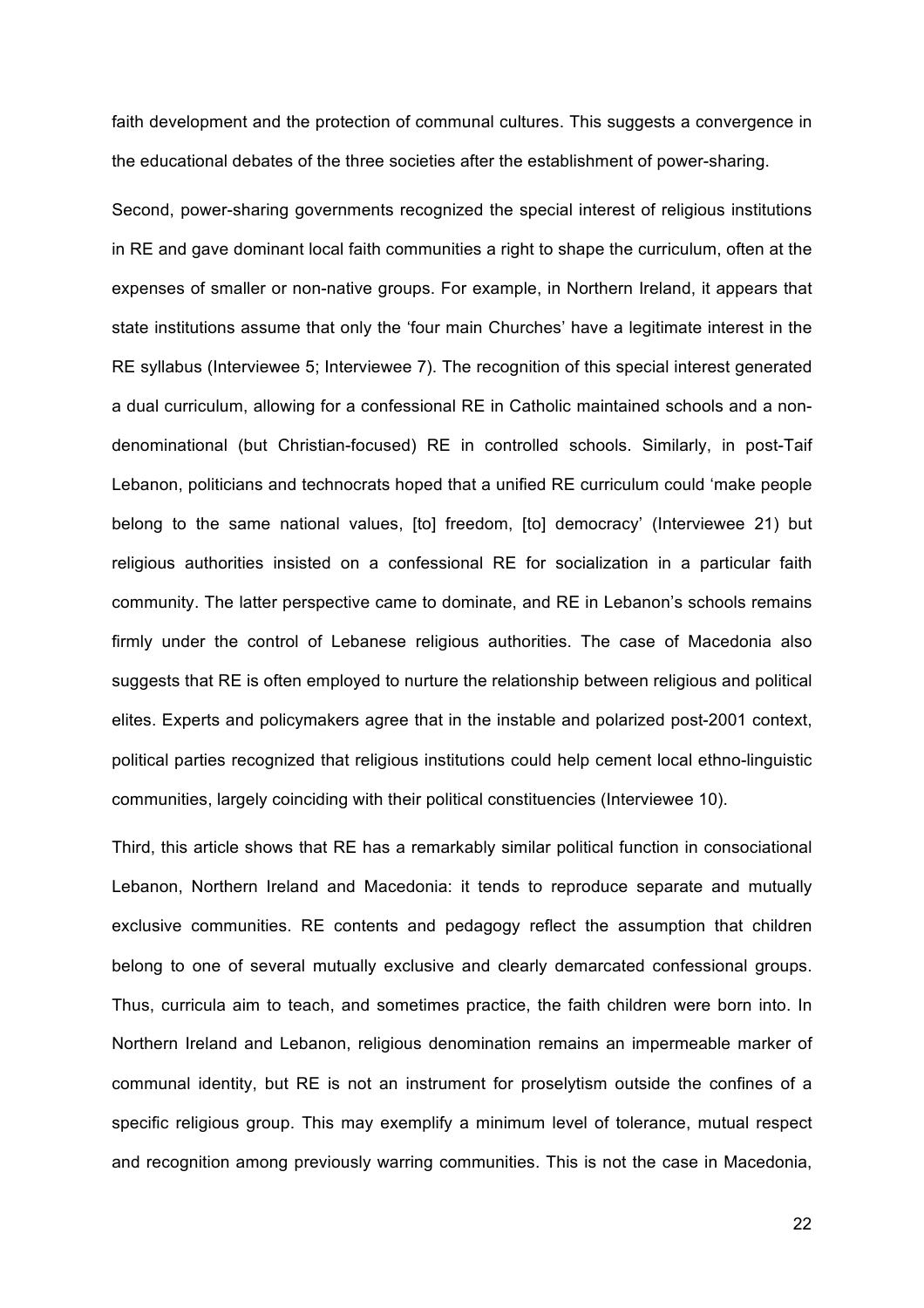where some members of the Turkish and Roma communities denounced RE as an instrument to marginalize or assimilate children belonging to smaller ethno-linguistic communities.

These findings have important implications for an understanding of the contribution of RE to peace and social cohesion in post-conflict deeply divided societies. They confirm the first hypothesis as to the political function of RE after violent conflicts: by nurturing children's sense of belonging to a faith community, current arrangements for RE directly and indirectly help socialize children in the culture and practices of discreet ethnic, national and confessional communities. This approach does not explicitly foster mutual understanding, ecumenism and social cohesion among members of previously warring groups. In fact, many warn that it may help socialize students into the cultural milieus for inter-communal conflict (Richardson, 2008: 2) and even translate political conflicts into an absolute 'struggle between Good and Evil' (Koppa, 2001: 45).

However, RE may contribute to peace and stability in more complex and indirect ways. As mentioned, consociational power-sharing, rather than eroding inter-group boundaries, 'make[s] societies more thoroughly plural' in the short term (Lijphart, 1977: 42). Thus, perhaps RE is one of the tools to legitimize and entrench this political system by reproducing those previously warring ethnic, national and confessional communities that now share political power. Indeed, proponents of a confessional approach to RE argue that only individuals and communities that are conscious and secure in their faith and culture can engage peacefully with others (Interviewee 1; Matevski, 2009: 7). In the short term, this approach may signal the state's respect for its faith communities, and the inclusion of their political and religious elites in decision-making. Moreover, if 'one of the greatest dangers confronted by religion and religious communities is that of assimilation and syncretism' (Kassis, 2002: 368-369), then current approaches to RE may help allay the existential fears of previously warring communities in Lebanon, Northern Ireland and Macedonia. This could help promote short-term political stability, political legitimacy and even peace. However, its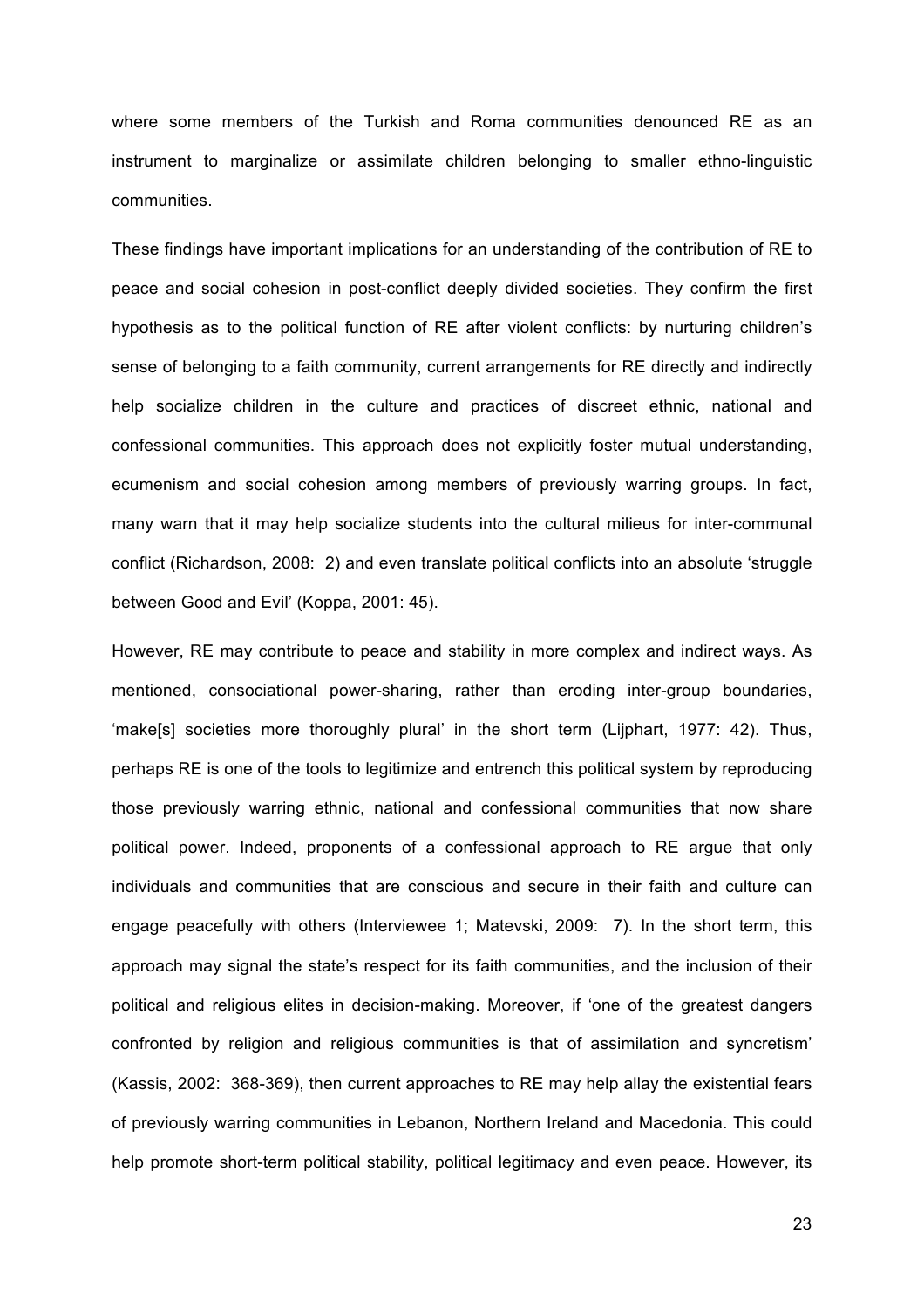long-term consequences are more ambiguous, because current arrangements for RE contribute to entrenching existing cleavages, and shy away from challenging 'prejudice and indoctrination… through those very aspects of education where there might appear to be the greatest danger of them occurring' (Richardson, 2013: 9).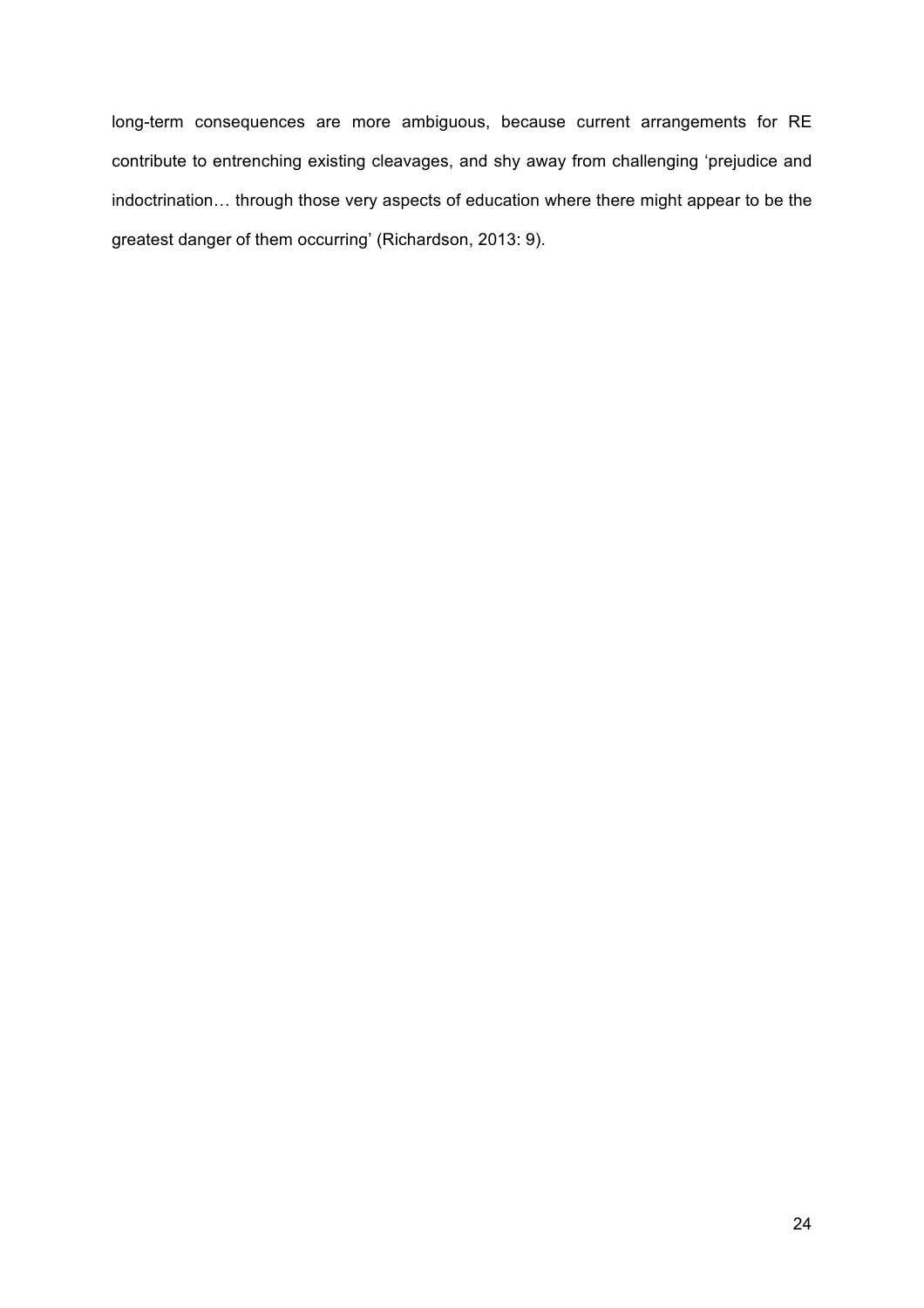### **List of References**

- *- Constitution of the Republic of Macedonia* (2001).
- *- Document of National Accord* (1989), Taif.
- *- Fair Employment and Treatment Order (Northern Ireland) 1998,* 16 December 1998.
- *- Framework Agreement* (2001), Ohrid.
- *- The Agreement* (1998).
- *- The Education Reform (Northern Ireland) Order 1989*, 19 December 1989.
- Abou Assali, Mounir (2012), Education for Social Cohesion in Lebanon: The Educational Reform Experiment in the Wake of the Lebanese War. In M. Shuayb (Ed.), *Rethinking Education for Social Cohesion. International Case Studies.* (p 86-102). New York: Palgrave MacMillan.
- Abouchedid, K., R. Nasser, & J. Van Blommestein (2002), The Limitations of Inter-Group Learning in Confessional School Systems: The Case of Lebanon, *Arab Studies Quarterly, 24*(4), 61-82.
- Arlow, Michael, (2004), Citizenship Education in a Divided Society: The Case of Northern Ireland, in S. Tawil & A. Harley (eds.), *Education, Conflict and Social Cohesion*, Geneva: International Bureau of Education.
- Armstrong, David, (2009), Religious Education and the Law in Northern Ireland's Controlled Schools, *Irish Educational Studies, 28*(3), 297-313.

Balkan Insight (2009a), Macedonia Plea for Religion in Schools, *Balkan Insight*, 20 May.

Balkan Insight (2008), Religious Lessons Cause Stir, *Balkan Insight*, 31 October.

- Balkan Insight (2009b), Macedonia Religious Classes 'Uncostitutional', *Balkan Insight*, 15 April.
- Balkan Insight (2009c), No Religion in Macedonian Schools, *Balkan Insight*, 27 August.

Balkan Insight (2009d), UN: Secularism in Macedonia at Risk, *Balkan Insight*, 30 April.

Barnes, L. Philip (1997), Reforming Religious Education in Northern Ireland: A Critical Review, *British Journal of Religious Education, 19*(2), 73-82.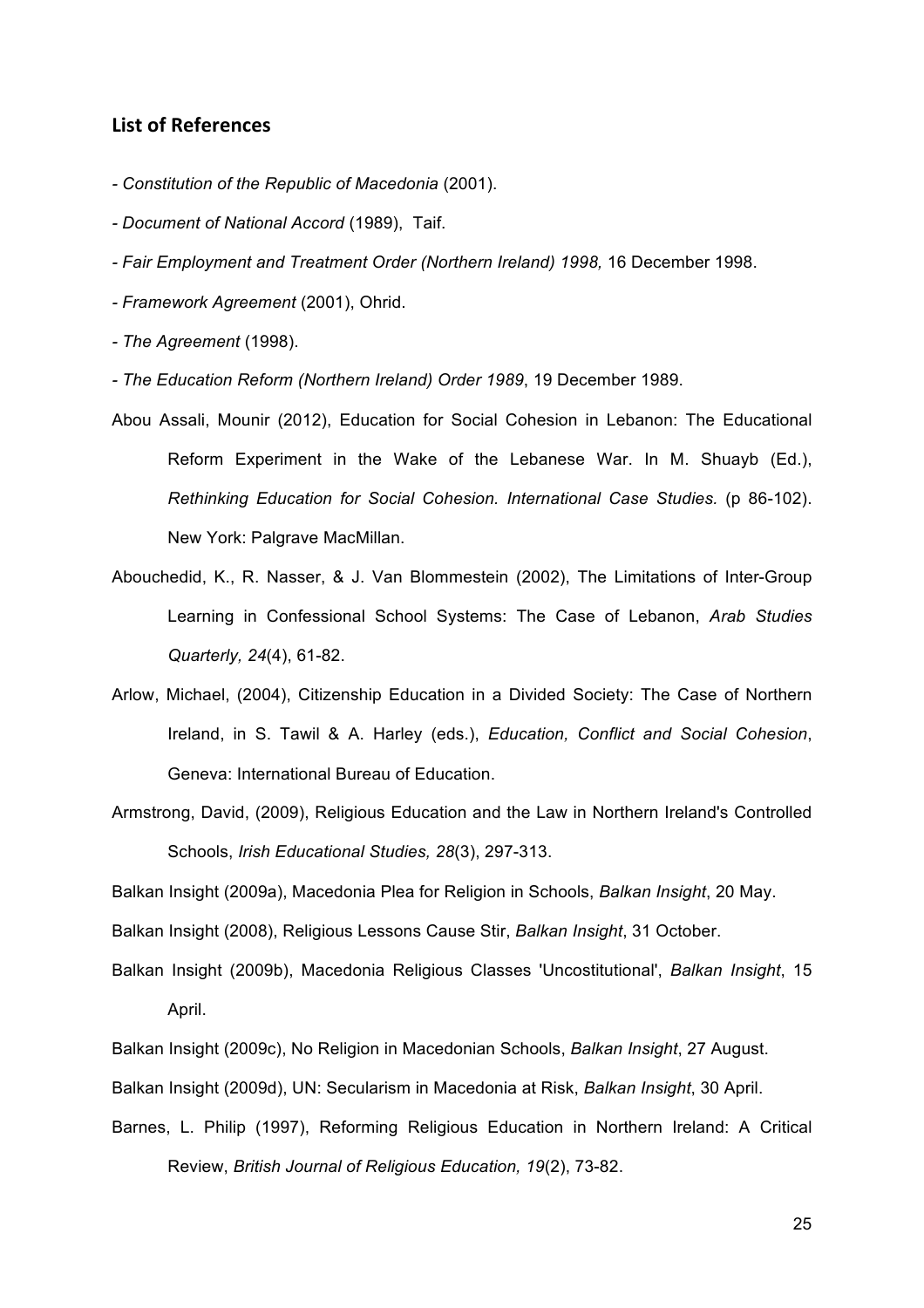- Bashshour, Mounir, (2003), The Deepening Cleavage in the Educational System, in T. Hanf & N. Salam (eds.), *Lebanon in Limbo. Postwar Society and State in an Uncertain Regional Environment,* Baden-Baden: Nomos.
- Bureau for Development of Education of the Republic of Macedonia, (2008a), *Curriculum: Ethics of Religions*. Skopje: Bureau for Development of Education.
- Bureau for Development of Education of the Republic of Macedonia, (2008b), *Curriculum: Introduction to Religions*. Skopje: Bureau for Development of Education.
- Center for Research and Policymaking, (2006), Introducing Religious Teaching in the Public Education System of the Republic of Macedonia. A Blueprint for a Programmatic Framework, Skopje: Center for Research and Policymaking.
- Chadwick, Priscilla, (1994), *Schools of Reconciliation. Issues in Joint Roman Catholic-Anglican Education*, London: Cassell.
- Council for Curriculum Examination and Assessment, (2013), *Religious Studies GCSE Market Share by Awarding Organisation – Northern Ireland*, Belfast: GCSE.
- Daou, Fadi, (2012), *Teaching Religious Diversity for Intercultural Citizenship in Lebanon*, Paper presented at the Conference What to Believe. How to Behave. The Politics and Policies of Teaching Religion, Byblos.
- Darby, John, (1976), *Conflict in Northern Ireland: The Development of a Polarised Community*, Dublin: Gill and Macmillan.
- Department of Education Northern Ireland, (2006), *Department of Education Equality Impact Assessment on Proposals for a Revised Core Syllabus for Grant-Aided Schools in Northern Ireland*, Belfast: DENI.
- Djenovic, Drasko, 2009, Macedonia: Official Discrimination Continues, *Forum 18 News,* 9 October 2009.
- Fontana, Giuditta (2013), State-Building and Religious Education in the Former Yugoslav Republic of Macedonia, in T.Hanf & K. El-Mufti (eds.), *Policies and Politics of Teaching Religion*, Baden–Baden: Nomos, 69-88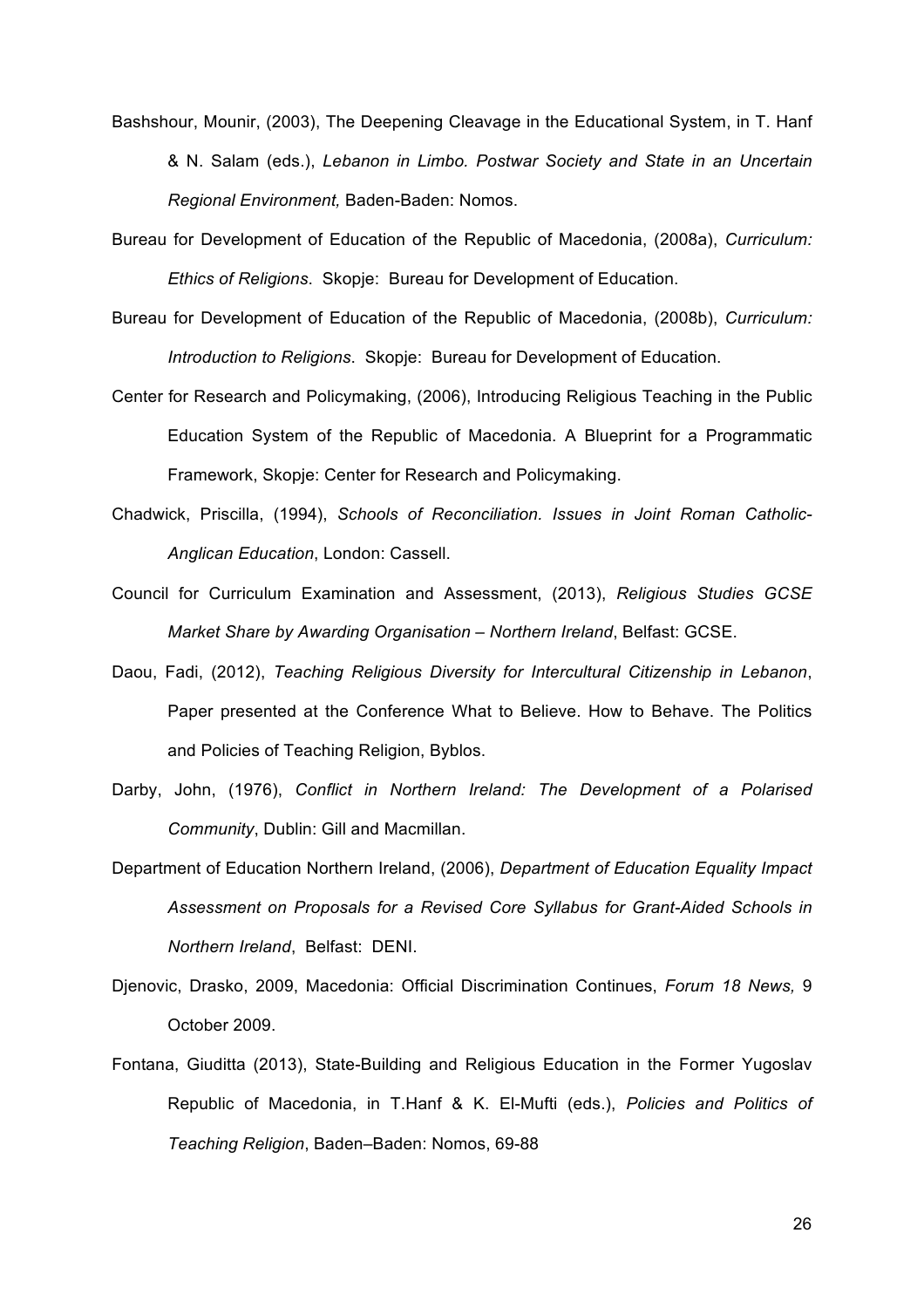- Frayha, Nemer, (2004), Developing Curriculum as a Means to Bridging National Divisions in Lebanon, in S. Tawil & A. Harley (eds.), *Education, Conflict and Social Cohesion* (p 159-203). Geneva: UNESCO International Bureau of Education.
- Frayha, Nemer, (2013), Education as a Means of Building Societal Cohesion in Lebanon: an Unfinished Task, in M. Shuayb (Ed.), *Rethinking Education for Social Cohesion. International Case Studies,* New York: Macmillan.
- Gallagher, Tony, (2005), Balancing Difference and the Common Good: Lessons from a Post-Conflict Society, *Compare, 35*(4), 429-442.
- Greer, John E. (1991), Education Reform in Northern Ireland: The Place of Religious Education and Worship in Schools, *British Journal of Religious Education, 13*(3), 190-198.
- International Crisis Group (2010), *Lebanon's Politics: The Sunni Community and Hariri's Future Current, Middle East Report N.96*. Brussels: ICG.
- Ivekovic, Ivan, (2002), Nationalism and the Political Use and Abuse of Religion: the Politicisation of Orthodoxy, Catholicism and Islam in Yugoslav Successor States *Social Compass, 49*(4), 523-536.
- Jackson, Robert. (2003). Should the State Fund Faith Based Schools? A Review of the Arguments. *British Journal of Religious Education, 25*(2), 89-102.
- Karajkov, Risto, (2009), The Government vs the Court, *Osservatorio Balcani e Caucaso*, 24 April.
- Kassis, Hanna, (2002), Perceiving the Religious 'Other' in a Secular Educational Context, in C. Koulouri (Ed.), *Clio in the Balkans, The Politics of History Education*, Thessaloniki: Center for Democracy and Reconciliation in Southeast Europe.
- Khalife, Ali, (2006), La Place de la Religion à l'École, *Confluences Méditerranée, 56*, 145- 160.
- Koppa, Maria-Eleni, (2001), Ethnic Albanians in the Former Yugoslav Republic of Macedonia: Between Nationality and Citizenship, *Nationalism and Ethnic Politics, 7*(4), 37-65.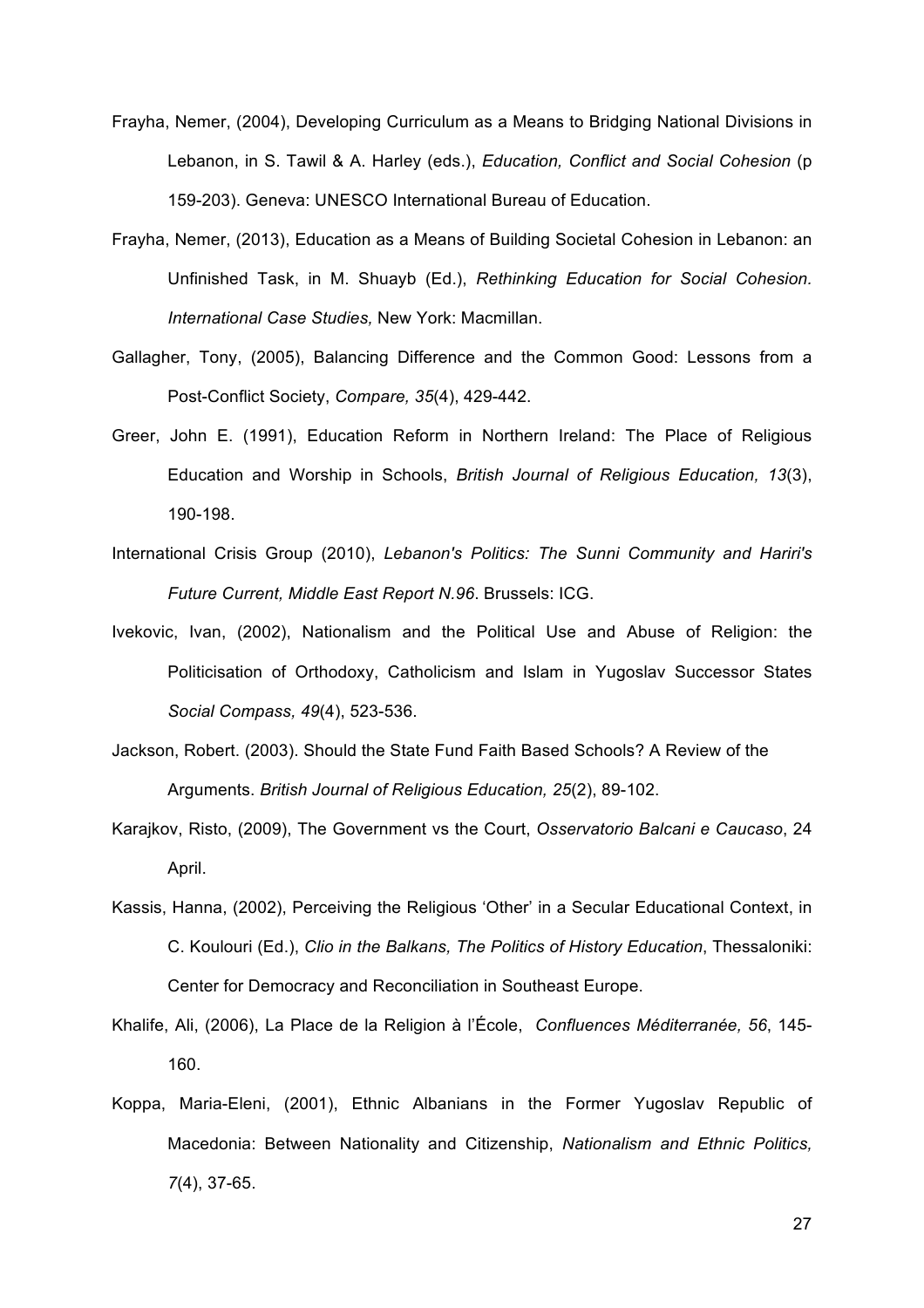Kuburić, Zoric, & Christian Moe, (2006), Introduction, in Z. Kuburić & C. Moe (eds.), *Religion and Pluralism in Education Comparative Approaches in the Western Balkans*. Novi Sad: CEIR in cooperation with the Kotor Network.

Landman, Todd, (2008) *Issues and Methods in Comparative Politics*, London: Routledge.

- Lijphart, Arend, (1977), *Democracy in Plural Societies*, New Haven: Yale University Press.
- Mandaci, Nazif, (2007), Turks of Macedonia: The Travails of the "Smaller" Minority, *Journal of Muslim Minority Affairs, 27*(1), 5-23.
- Matevska, Dushka, (2011), The Relationship between the Political and Religious Elite in Contemporary Macedonian Society, *Politics and Religion, V*(1), 129- 139.
- Matevski, Zoran, (2005), *The Religious Education in the Pedagogical System in the Republic of Macedonia*, Paper presented at the Kotor Network Conference Religion in Schools: Problems of Pluralism in the Public Sphere, Kotor.
- Matevski, Zoran, (2009), *National and Religious Identity of Macedonian Youth after the Fall of Communism*. Paper presented at the 37th World Congress of the International Institute of Sociology, Stockholm.
- Matevski, Zoran, Etem Aziri, & Goce Velichkovski, (2006), Introducing Religious Education in Macedonia, in Z. Kuburić & C. Moe (eds.), *Religion and Pluralism in Education Comparative Approaches in the Western Balkans*, Novi Sad: CEIR.
- Mirascieva, Snezana, Vlado Petrovski, & Emilija Petrova Gjorgjeva, (2011), Teaching in the religious education in the Republic of Macedonia Today, *Procedia Social and Behavioral Sciences, 15*, 1404–1409.
- Murgescu, Mirela-Luminita, (2002), Religious Education and the View of the Others in Southeast Europe, in C. Koulouri (ed.), *Clio in the Balkans, The Politics of History Education*, Thessaloniki: Center for Democracy and Reconciliation in Southeast Europe.
- Nelson, James, (2004), Uniformity and Diversity in Religious Education in Northern Ireland, *British Journal of Religious Education, 26*(3), 249-258.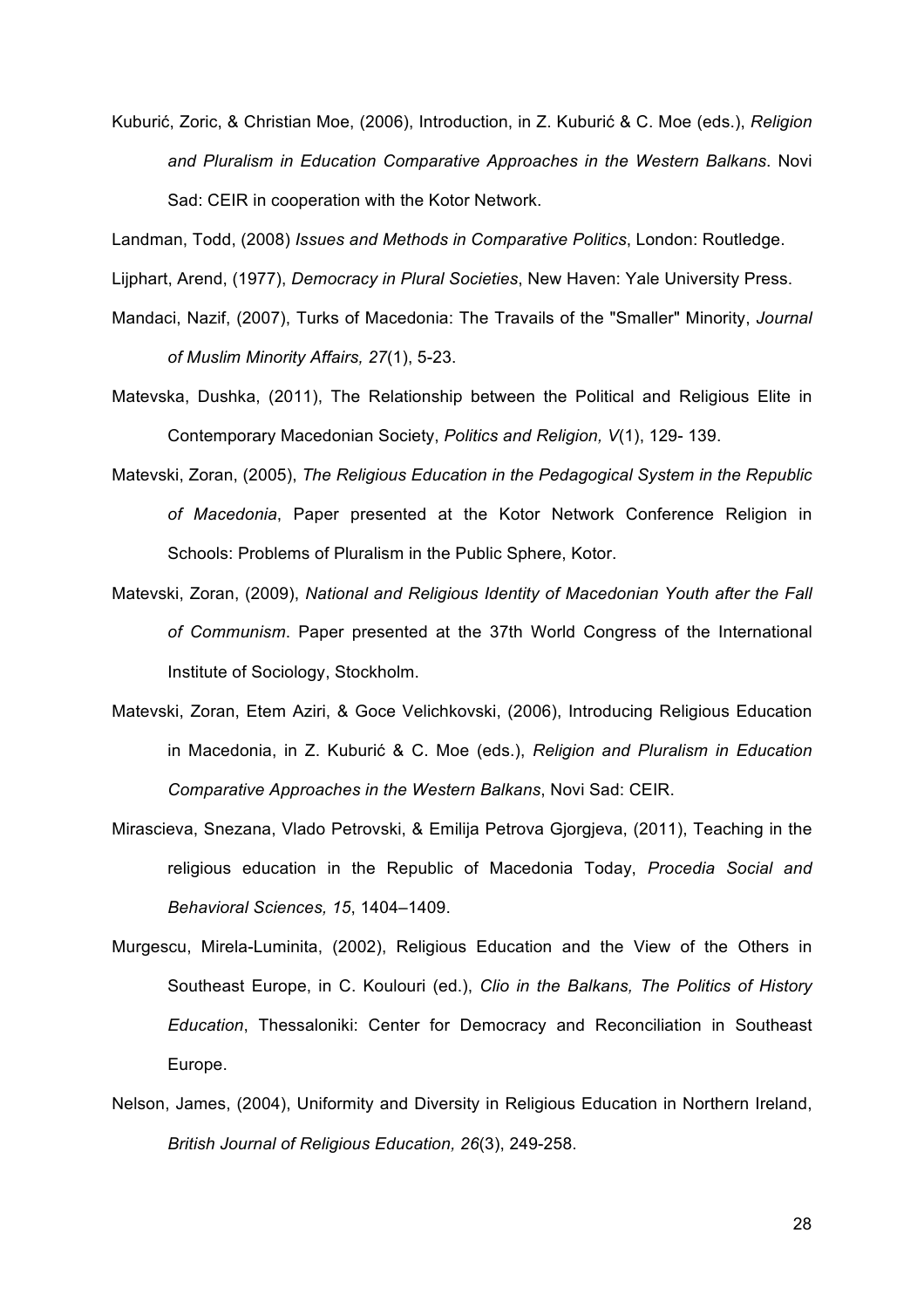- Nelson, James, (2007), Religion and Schools in Northern Ireland Building a Consensus in the Light of New Challenges, *Research Resources for Religious Education Occasional Paper No.3*. Belfast: Stranmillis University College.
- Northern Ireland Assembly, (2007), *Report of the Examiner of Statutory Rules to the Assembly and the Appropriate Committees*. Belfast: Northern Ireland Assembly.
- Quercia, Paolo, (2004), Bordeline Religion: the Role of Churches in Balkan Nation Building, *CeMiSS Quarterly, II*(1), 21-33.
- Richardson, Norman, (2007), Religious Education. Towards an Inclusive Approach in Northern Ireland, *Humani, 103*, 8-9.
- Richardson, Norman, (2008), "Faith Schooling: Implications for Teacher Educators a Perspective from Northern Ireland"*, Journal of Beliefs and Values,* 29:1.
- Richardson, Norman, (2009), Student Teachers' Perceptions of Primary Religious Education in Northern Ireland Schools, *Research Resources for Religious Education Occasional Paper No.5*. Belfast: Stranmillis University College.
- Richardson, Norman, (2013), Sharing Religious Education. A Brief Introduction to the Possibility of an Inclusive Approach to RE in Northern Ireland, *Research Resources for Religious Education Occasional Paper No.2*: Stranmillis University College.
- Salamé, Ghassane, (1986), *Lebanon's Injured Identities. Who Represents Whom During a Civil War?* Oxford: Centre for Lebanese Studies.
- Sidiropoulos, Elizabeth, (1999), Minority Protection in the Former Yugoslav Republic of Macedonia: Will it Preserve the State?, *Cambridge Review of International Affairs, 12*(2), 139-152.
- Skeie, Geir. (2002). The Concept of Plurality and its Meaning for Religious Education. *British Journal of Religious Education, 25*(1), 47-59.
- Skeie, Geir. (2006). Diversity and the political function of religious education. *British Journal of Religious Education, 28*(1), 19-32.

Stavrova, Biljana, (2007), All God's Children?, *Transitions Online*, 16 January.